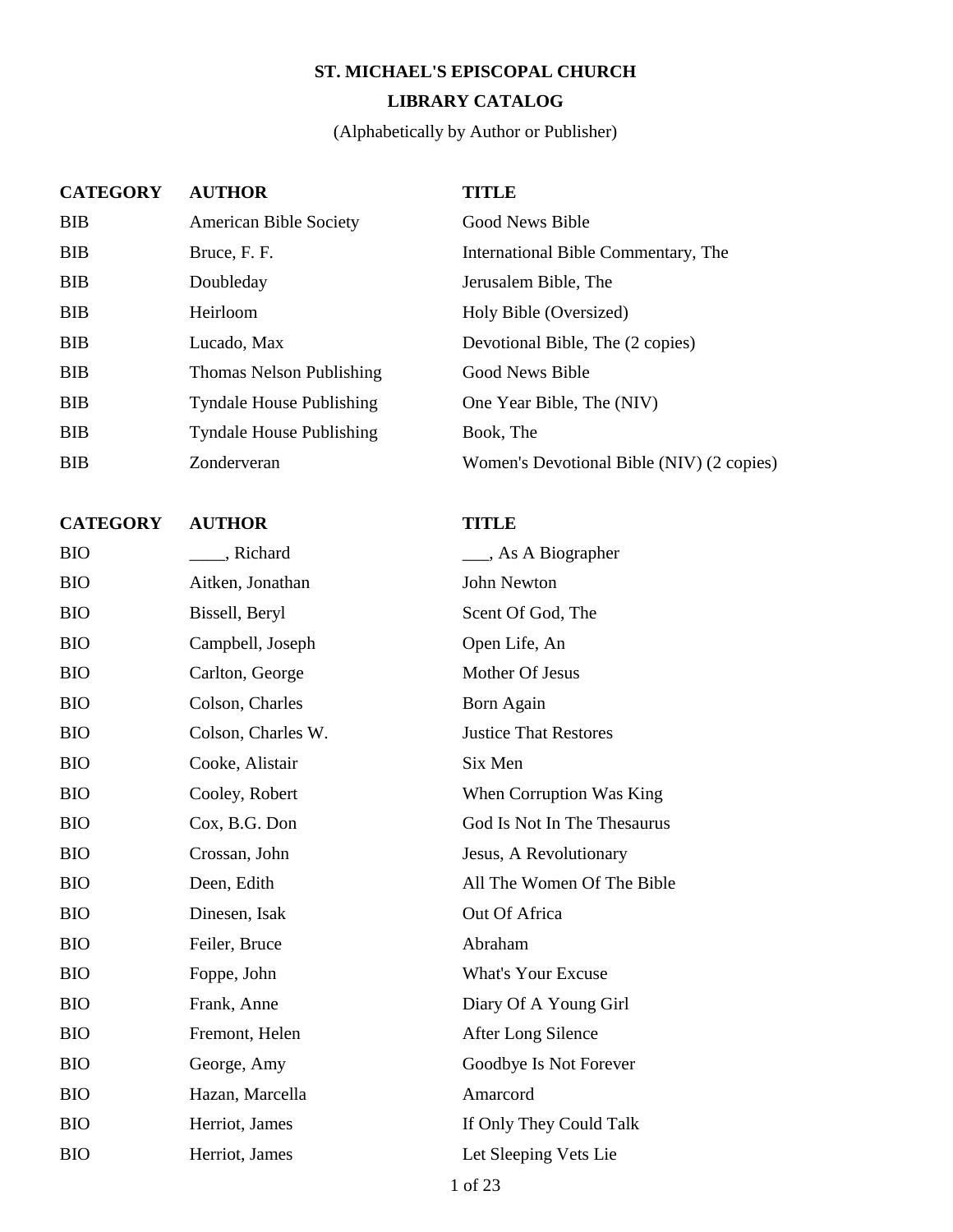| <b>BIO</b> | Herriot, James      | Vet In Harness                               |
|------------|---------------------|----------------------------------------------|
| <b>BIO</b> | Hillenbrand, Laura  | Sea Biscuit                                  |
| <b>BIO</b> | Hopkins, Hugh       | <b>Charles Simeon Of Cambridge</b>           |
| <b>BIO</b> | Jeffrey, Rex Graham | <b>Bush Brother</b>                          |
| <b>BIO</b> | Lewis, C.S.         | Surprised By Joy                             |
| <b>BIO</b> | Luke                | Jesus And His First Followers-The True Story |
| <b>BIO</b> | Mairs, Nancy        | <b>Ordinary Time</b>                         |
| <b>BIO</b> | O'Faolain, Nuala    | <b>Almost There</b>                          |
| <b>BIO</b> | Phelps, Daphne      | House In Sicily, A                           |
| <b>BIO</b> | Sabatier, Paul      | Road To Assisi, The                          |
| <b>BIO</b> | Schwarzkoph, Norman | It Doesn't Take A Hero                       |
|            |                     |                                              |

| вю         | Sheikh, Bilguis  |
|------------|------------------|
| <b>BIO</b> | Steinberg, Jeff  |
| BIO        | Sticco, Maria    |
| BIO        | Streblow, Bob    |
| <b>BIO</b> | Sunee, Kim       |
| BIO        | Thayers, Dorothy |
| <b>BIO</b> | Wall, Steve      |
| BIO        | Wills, Garry     |

#### **CATEGORY AUTHOR TITLE**

| <b>BNT</b> | Briscoe, Stuart |
|------------|-----------------|
| <b>BNT</b> | <b>Broadman</b> |
| <b>BNT</b> | Lucado, Max     |
| <b>BNT</b> | Lucado, Max     |
| <b>BNT</b> | Lucado, Max     |
| <b>BNT</b> | McGee, J. Vern  |

#### **CATEGORY AUTHOR TITLE**

| BOT:       | Asimov, Isaac      |
|------------|--------------------|
| <b>BOT</b> | Bimson, John       |
| <b>BOT</b> | Brueggemann, Walte |
| <b>BOT</b> | Elspeth, Sister    |
| <b>BOT</b> | Karban, Roger      |
| <b>BOT</b> | Knight & Sinclair  |
|            |                    |

BIO Sheikh, Bilquis I Dared To Call Him Father Masterpiece In Progress Peace Of St. Francis Mr. Pegelow At The Gates Of Hell Trail Of Crumbs Emperor Constantine, The Dancing With God Reagan's America

Bound For Joy Broadman Bible Comments Life Lessons: Book of Revelation Experiencing The Heart Of Jesus Life Lessons: Book Of  $1 \& 2$  Peter **Galatians** 

BOT Asimov, Isaac Asimov's Guide To The Bible Compact Handbook Of Old Testament Life Both Bavid's Truth Old Testament Roots Of Our Faith Sources Of Genesis Psalms And Other Studies On Old Testament 2 of 23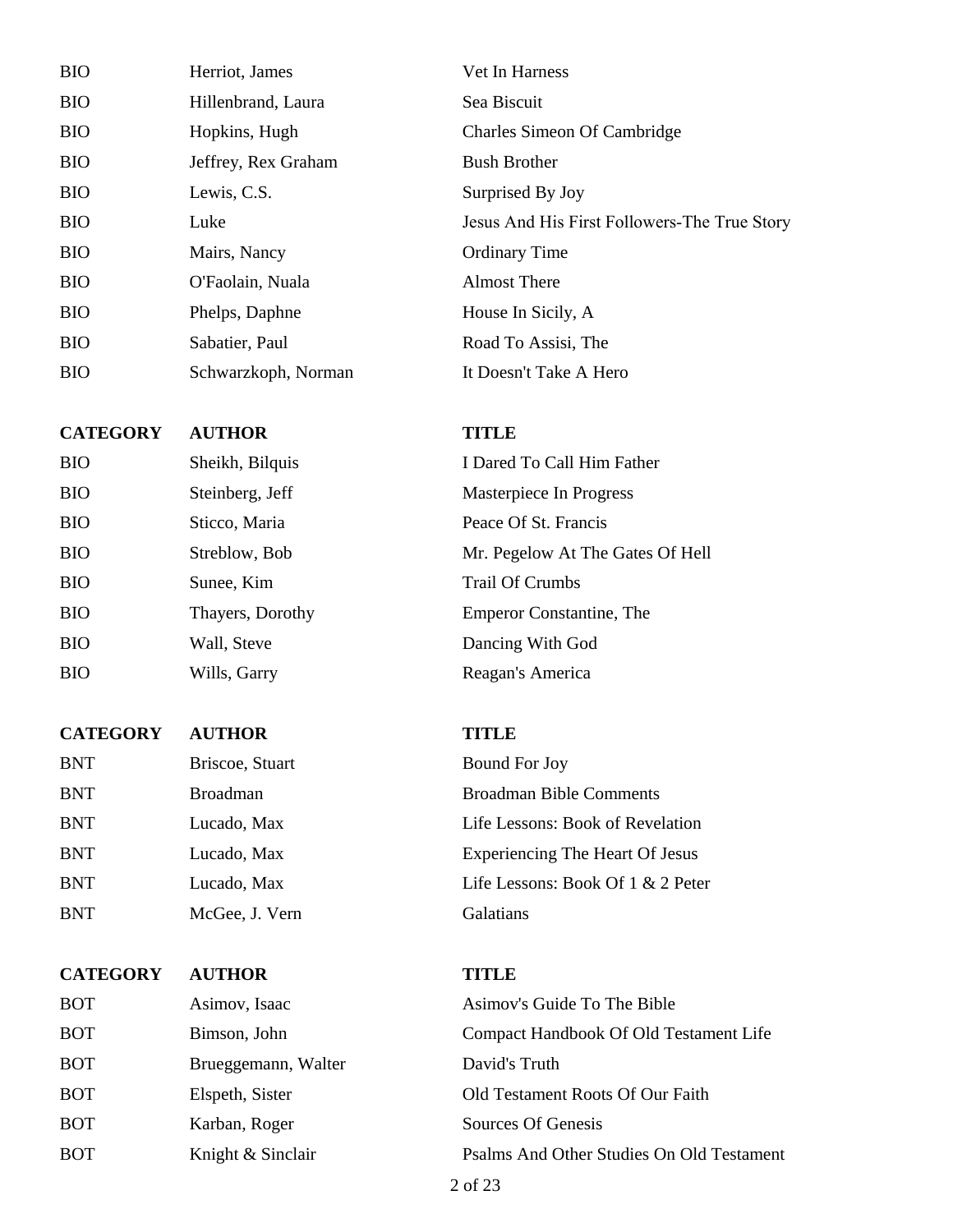| <b>BOT</b>      | Lucado, Max              | Life Lessons: Book Of Genesis                    |
|-----------------|--------------------------|--------------------------------------------------|
| <b>BOT</b>      | Morgan, Dewi             | Arising From The Psalms                          |
| <b>BOT</b>      | Schuller, Robert         | You Future Is Your Friend (23rd Psalm)           |
| <b>BOT</b>      | Walvoord, John           | Literature Of The Old Testament                  |
|                 |                          |                                                  |
| <b>CATEGORY</b> | <b>AUTHOR</b>            | <b>TITLE</b>                                     |
| <b>BSG</b>      | Archer, Gleason          | <b>Encyclopedia Of Diffictionulities</b>         |
| <b>BSG</b>      | Barclay, William         | Introducing The Bible                            |
| <b>BSG</b>      | Cully, K.B.              | <b>Explore The Bible</b>                         |
| <b>BSG</b>      | Dentan, Robert           | Holy Scriptures, The                             |
| <b>BSG</b>      | Eller, Vernard           | King Jesus, Manual of Arms                       |
| <b>BSG</b>      | Ferlo, Roger             | Opening The Bible                                |
| <b>BSG</b>      | Fosdick, H.E.            | Guide To Understanding The Bible                 |
| <b>BSG</b>      | Gailey, James H.         | Layman's Bible Commentary                        |
| <b>BSG</b>      | Gansky, Alton            | <b>Uncovering The Bible's Greatest Mysteries</b> |
| <b>BSG</b>      | George, Elizabeth        | Remarkable Women Of The Bible                    |
| <b>BSG</b>      | Gilmour, Richard         | Bible History (2 copies)                         |
| <b>BSG</b>      | Hardmen, Keith           | <b>Ingredients Of The Christian Faith</b>        |
| <b>BSG</b>      | Herbert, A.G.            | Scripture And The Faith                          |
| <b>BSG</b>      | Holman, A.J.             | Holman Topical Concordance                       |
| <b>BSG</b>      | Howeel, Carl             | Layman's Bible Commentary                        |
| <b>BSG</b>      | Jamieson, Robert         | Commentary On The Whole Bible                    |
| <b>BSG</b>      | Kroll, Woodrow           | Read Your Bible One Book At A Time               |
| <b>BSG</b>      | Lucado, Max              | <b>Cast Of Characters</b>                        |
| <b>BSG</b>      | Myers, Jacob M.          | Layman's Bible Commentary                        |
| <b>BSG</b>      | Peterson, Eugene         | Message Of Hope                                  |
| <b>BSG</b>      | Spong, John              | Rescuing The Bible From Fundamentalism           |
| <b>BSG</b>      | Stimson, George          | <b>Book About The Bible</b>                      |
| <b>BSG</b>      | Stinissen, Wilfred       | Nourished By The Word                            |
| <b>BSG</b>      | Stott, John              | <b>Understanding The Bible</b>                   |
| <b>BSG</b>      | Strobel, Lee             | Case For Christ, The                             |
| <b>BSG</b>      | Thomas Nelson Publishing | Find It Base In The Bible                        |
| <b>BSG</b>      | Yancey, Philip           | <b>Bible Jesus Read</b>                          |

| CATEGORY AUTHOR |                       |
|-----------------|-----------------------|
| <b>BSNT</b>     | <b>American Bible</b> |
| <b>RSNT</b>     | Asimov Isaac          |

## e Society Today's English Version Of The New Testament BSNT Asimov, Isaac Asimov's Guide To The New Testament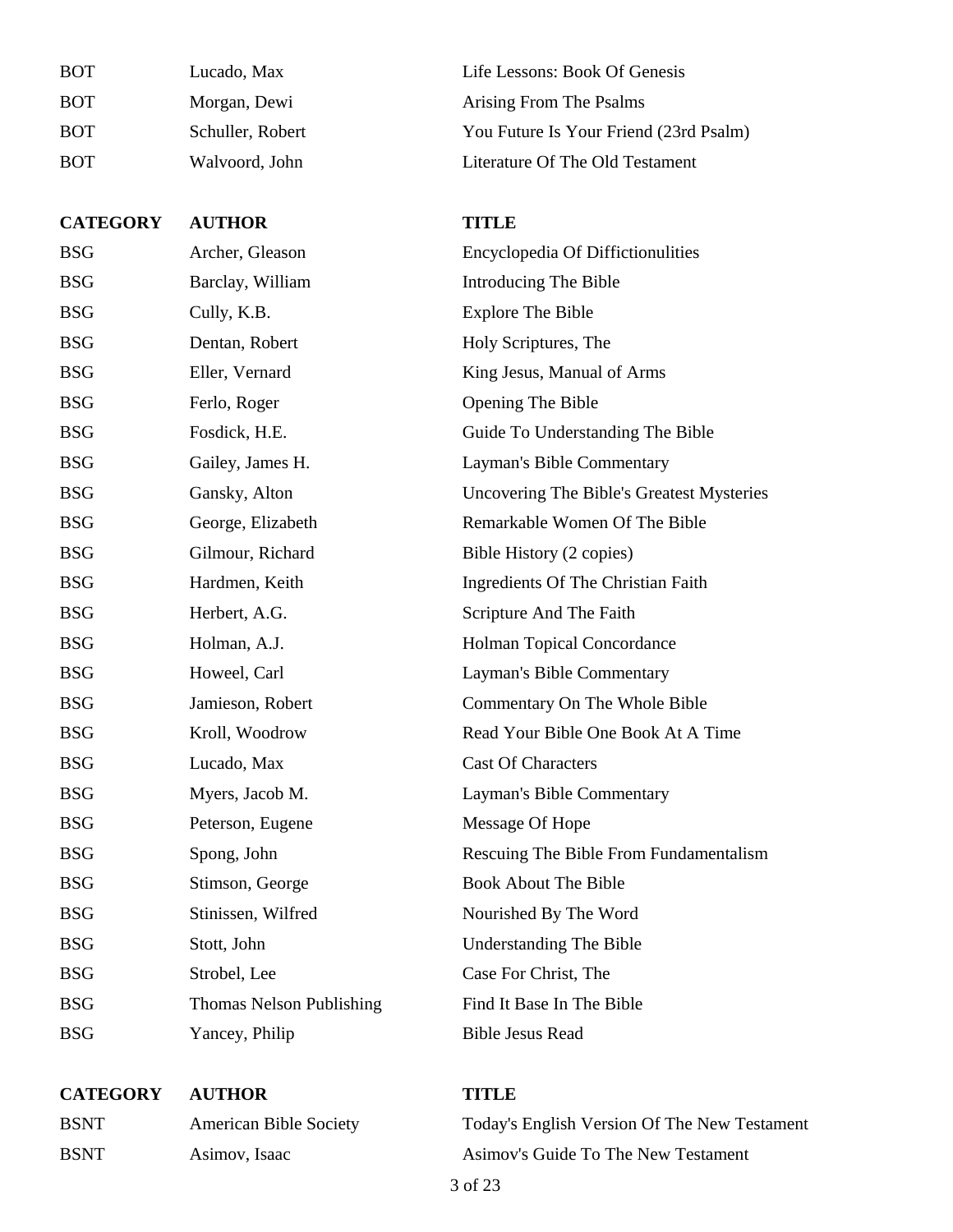| <b>BSNT</b> | Aus, Mike                      | <b>Continuing Jesus' Work</b>                   |
|-------------|--------------------------------|-------------------------------------------------|
| <b>BSNT</b> | Barclay, William               | Gospel Of John, The (Volume 1)                  |
| <b>BSNT</b> | Barclay, William               | Gospel Of John, The (Volume 2)                  |
| <b>BSNT</b> | Barclay, William               | Gospel Of Mark, The                             |
| <b>BSNT</b> | Barclay, William               | Letters of James and Peter, The                 |
| <b>BSNT</b> | Barclay, William               | Gospel Of Matthew, Volume 1                     |
| <b>BSNT</b> | Barclay, William               | Gospel Of Matthew, Volume 2                     |
| <b>BSNT</b> | Bullard, Roger                 | Messiah - Gospel According To Handel's Oratorio |
| <b>BSNT</b> | Davies, A/P.                   | First Christian, The                            |
| <b>BSNT</b> | Epp, Theodore H.               | James, The Epistle Of Applied Christianity      |
| <b>BSNT</b> | Fiorenza, Schussler            | <b>Invitation To The Book Of Revelations</b>    |
| <b>BSNT</b> | Graham, Anne                   | My Heart's Cry                                  |
| <b>BSNT</b> | Harrington, Wilfred            | Mark                                            |
| <b>BSNT</b> | Holman Bible Publishing        | <b>Enduring Hope, New Testament</b>             |
| <b>BSNT</b> | Hoskins & Davey                | <b>Riddle Of The New Testament</b>              |
| <b>BSNT</b> | Jones, A.                      | New Testament Of The Jerusalem Bible            |
| <b>BSNT</b> | Kee, Howard                    | <b>Understanding The New Testament</b>          |
| <b>BSNT</b> | Lucado, Max                    | And The Angels Were Silent                      |
| <b>BSNT</b> | Lucado, Max                    | No Wonder They Call Him The Savior              |
| <b>BSNT</b> | Neil, William                  | Difficult Sayings Of Jesus, The                 |
| <b>BSNT</b> | <b>Oxford University Press</b> | New English Bible New Testament                 |
| <b>BSNT</b> | Parker, Pierson                | <b>Inherit The Promise</b>                      |
| <b>BSNT</b> | Perkins, Pheme                 | Reading The New Testament                       |
| <b>BSNT</b> | Peterson, Eugene               | Message, The                                    |
| <b>BSNT</b> | Phillips, J.B.                 | New Testament In Modern English                 |
| <b>BSNT</b> | Piper, John                    | Passion Of Jesus Christ                         |
| <b>BSNT</b> | Rops, Daniel                   | <b>Jesus And His Times</b>                      |
| <b>BSNT</b> | Schweiter, Albert              | Question Of The Historical Jesus, The           |
| <b>BSNT</b> | Scott, Ernest                  | Literature Of The New Testament, The            |
| <b>BSNT</b> | Steen, John W.                 | Study Guide To John                             |
|             |                                |                                                 |

BSNT Strobel, Lee Case For Faith, The BSNT Strobel, Lee Case For Easter, The BSNT Swindoll, Charles Hope Again BSNT Temple, William Readings In St. John's Gospel BSNT Tenney, Tommy Extreme New Testament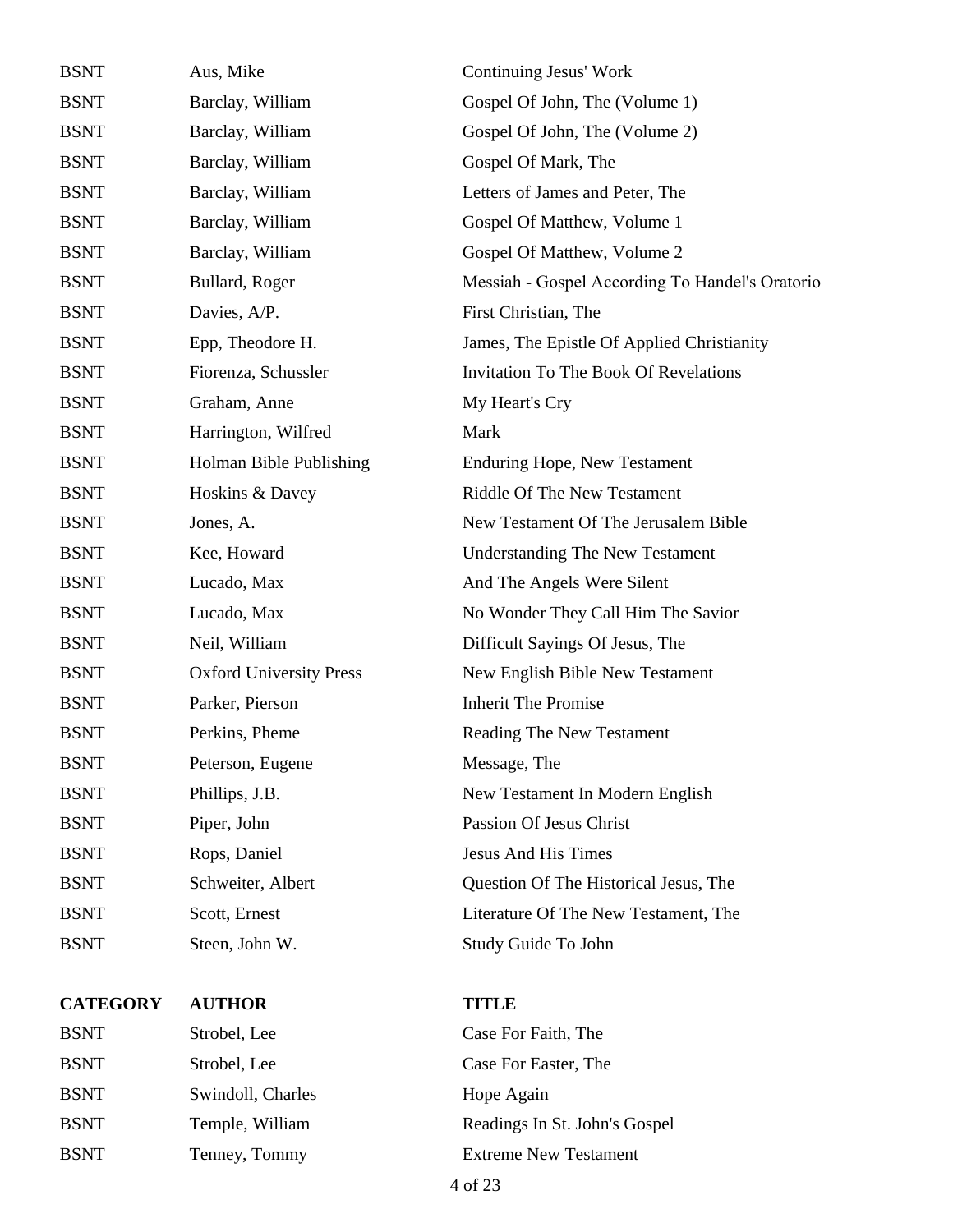| <b>BSNT</b> | Thomas Nelson & Sons Pub. | New Testament                              |
|-------------|---------------------------|--------------------------------------------|
| <b>BSNT</b> | <b>Tyndel House</b>       | Reach Out, The Living New Testament        |
| <b>BSNT</b> | Van Kampder, Robert       | Rapture Question Answered, The             |
| <b>BSNT</b> | Walwood & Zuck            | Bible Knowledge Commentary - New Testament |

| CL | Adam, Karl                     | Christ Our Brother                                   |
|----|--------------------------------|------------------------------------------------------|
| CL | Anders, Max                    | Twenty-One Unbreakable Laws Of Life                  |
| CL | Anderson, Neil                 | <b>Bondage Breaker</b>                               |
| CL | Armbruster, Wally              | It(s Still Lion Versus Christian                     |
| CL | <b>Barbour Books</b>           | Bible Promise Book, The                              |
| CL | Basset, Bernard                | ------- Lord                                         |
| CL | Bassett, Bernard               | Guilty, Oh Lord                                      |
| CL | Bayne, Stephen                 | <b>Christian Living</b>                              |
| CL | Bibel, David                   | If God Is So Good, Why Do I Hurt So Bad?             |
| CL | Bickel, Bruce                  | God Is In The Small Stuff                            |
| CL | Blackeby, Henry T.             | <b>Experiencing God</b>                              |
| CL | Bregnard, Edythe               | Yesterday, Today And Forever (Spiritual Verse)       |
| CL | <b>Briscoe Stuart and Jill</b> | Family Book Of Christian Values, The                 |
| CL | Buckingham, Jamie              | Power For Living                                     |
| CL | Buscaglia, Leo                 | Loving Each Other                                    |
| CL | Butterworth, Bill              | <b>Peanut Butter Families</b>                        |
| CL | Carlson, Richert               | Don(t Sweat The Small Stuff And It(s All Small Stuff |
| CL | Carlson, Richert               | Don(t Sweat The Small Stuff With Your Family         |
| CL | Chambers, Oswald               | <b>Biblical Psychology</b>                           |
| CL | Christianson, Larry            | Renewed Mind                                         |
| CL | Cowman, L. B.                  | <b>Reams In The Desert</b>                           |
| CL | de Sales, Francis              | Set Your Heart Free                                  |
| CL | Decker, Dru                    | Finding More Time In Your Life                       |
| CL | Eldredge, John                 | <b>Waking The Dead</b>                               |
| CL | Eldredge, John                 | Journey Of Desire, The                               |
| CL | Eller, Suzanne                 | <b>Real Issues Real Teens</b>                        |
| CL | Evans, Colleen                 | New Joy, The Christian Family, A                     |
| CL | Flynn, Mike                    | Mustard Seed Book, The                               |
| CL | Foster, Richard                | Freedom Of Simplicity                                |
| CL | Graham, Billy                  | Answers To Life(s Problems                           |
| CL | Gumbel, Nicky                  | Life Worth Living, A                                 |
|    |                                | 5 of 23                                              |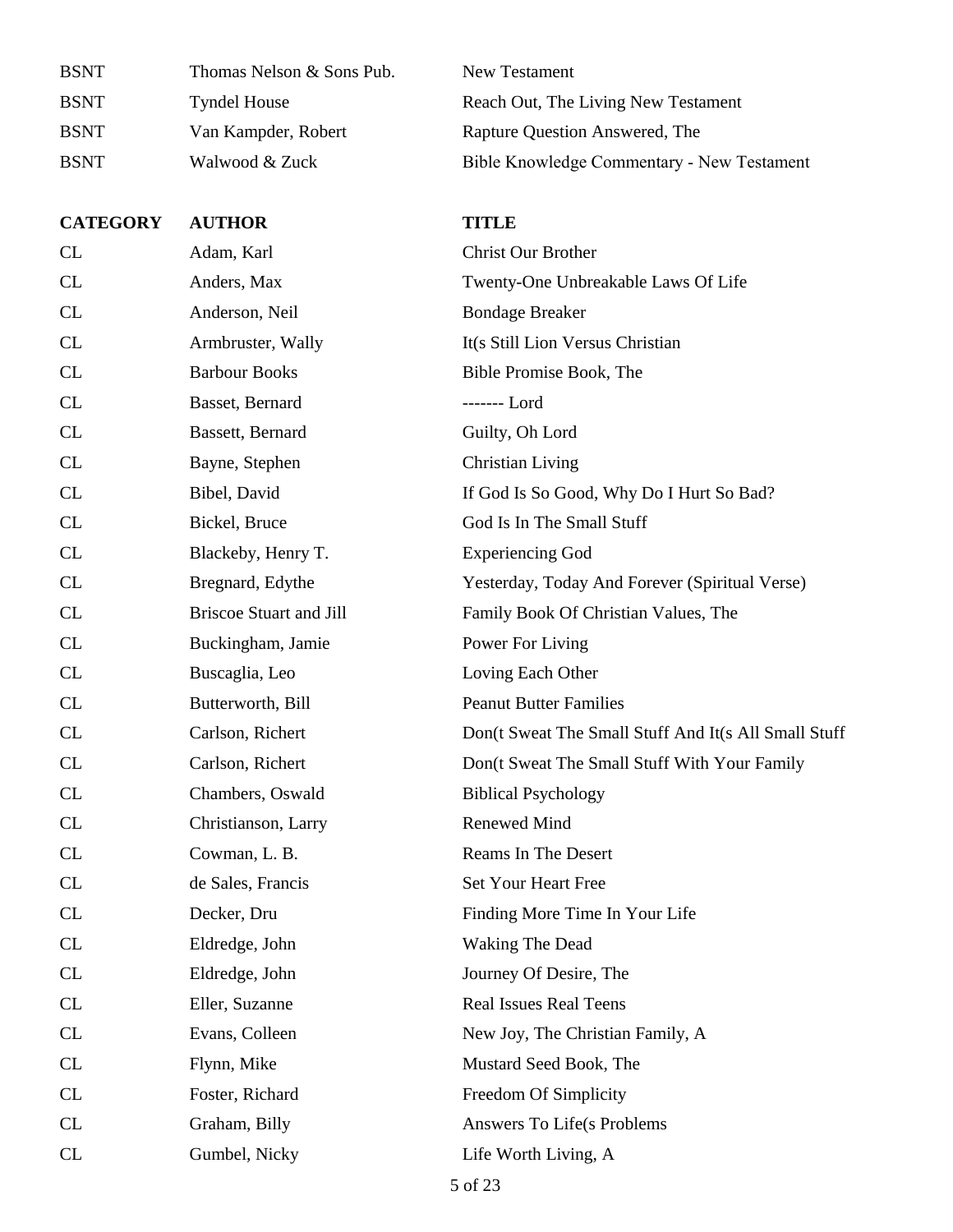CL Hendricks, Howard Color Outside The Lines

| <b>CATEGORY</b> | <b>AUTHOR</b>         | <b>TITLE</b>                                                      |
|-----------------|-----------------------|-------------------------------------------------------------------|
| CL              | Hicks, Roy            | He Who Laughs Lasts                                               |
| CL              | Honor Books Inc.      | God(s Little Devotional Book                                      |
| CL              | Hybell, Bill          | Just Walk Across The Room                                         |
| CL              | John Paul II          | Crossing The Threshold Of Hope                                    |
| CL              | Kushner, Harold       | When Bad Things Happen To Good People                             |
| CL              | Larson, Bruce         | Thirty Days To A New You                                          |
| CL              | Larson, Susie         | <b>Embracing Your Freedom</b>                                     |
| CL              | Lecado, Max           | Next Door Savior                                                  |
| CL              | Lecado, Max           | <b>Traveling Light</b>                                            |
| CL              | Lerner, Rokelle       | Daily Affirmations                                                |
| CL              | Lewis, C. S.          | World(s Last Night                                                |
| CL              | Lewis, C. S.          | Four Loves                                                        |
| CL              | Lewis, C. S.          | Mere Christianity                                                 |
| CL              | Lewis, C. S.          | <b>Miracles</b>                                                   |
| CL              | Lindsey, Hal          | Late Great Planet Earth                                           |
| CL              | Long, Jim             | Life Quest                                                        |
| CL              | Lucado, Max           | Applause Of Heaven, The                                           |
| CL              | Lucado, Max           | Come Thirsty                                                      |
| CL              | Miller and Larson     | Edge Of Adventure, The                                            |
| CL              | Miller, Keith         | Second Touch                                                      |
| CL              | Miller, Keith         | Taste Of New Wine, The                                            |
| CL              | Mode, Gerald          | Cocu Consensus                                                    |
| CL              | Moore, Thomas         | Care Of The Soul                                                  |
| CL              | Moscall, Eric         | Christian Universe                                                |
| CL              | Oglivie, Lloyd        | Ask Him Anything                                                  |
| CL              | Ortberg, John         | If You Want T Walk On Water, You've Got To Get Out Of<br>The Boat |
| CL              | Osteen, Joel          | Your Best Life Ever                                               |
| CL              | Peale, Norman Vincent | <b>Faith Made Them Champions</b>                                  |
| CL              | Peel, William         | Living In The Lion(s Den Without Being Eaten                      |
| CL              | Petty, Joe            | Wings Of Silver                                                   |
| CL              | Picone, Linda         | Daily Book Of Positive Quotations, The                            |
| CL              | Quoist, Michel        | Meeting God                                                       |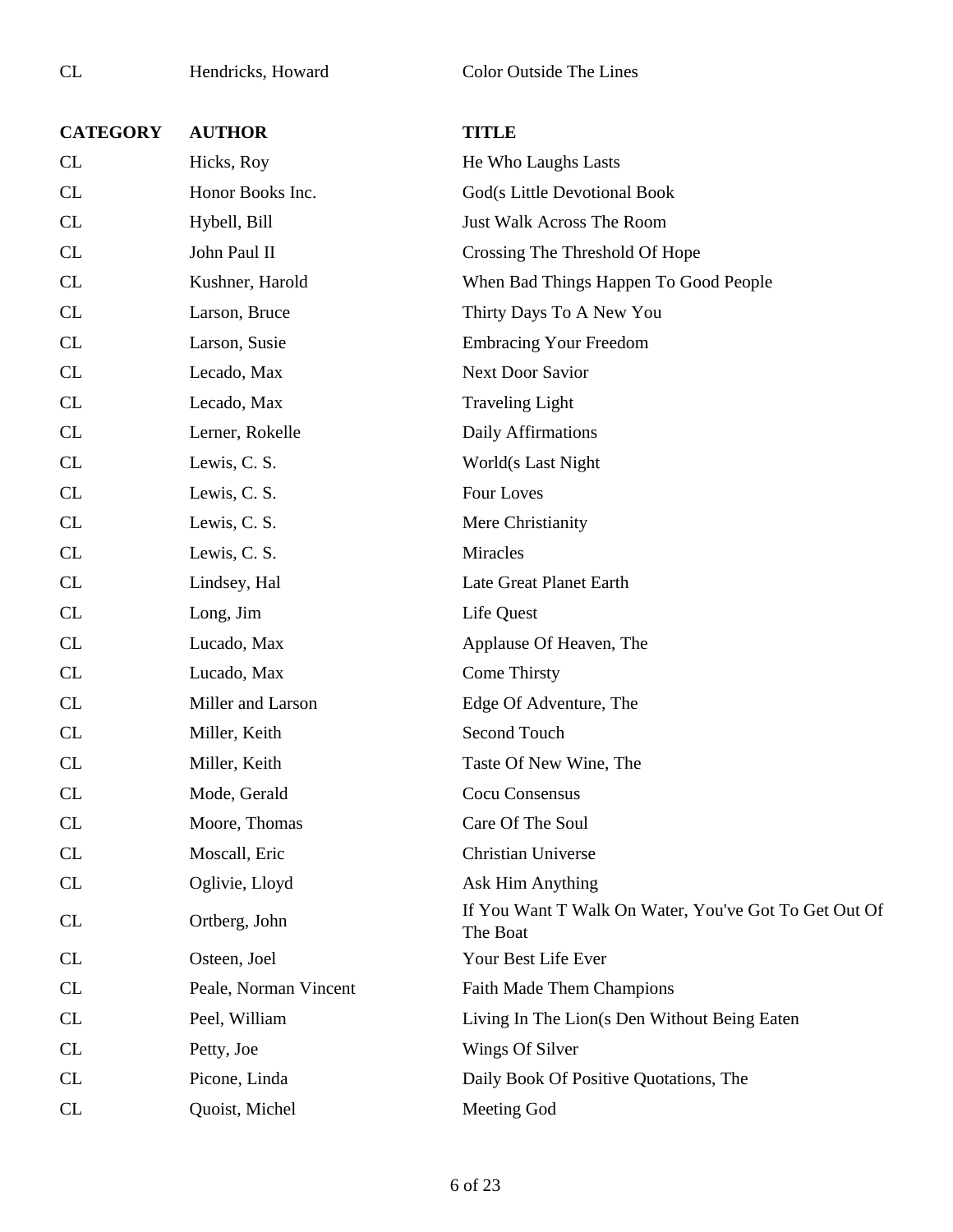| <b>CATEGORY</b> | <b>AUTHOR</b>               | <b>TITLE</b>                                                  |
|-----------------|-----------------------------|---------------------------------------------------------------|
| CL              | Raines, Robert              | <b>Creative Brooding</b>                                      |
| CL              | Ramm, Bernard               | Handbook Of Contemporary Theology                             |
| CL              | Remen, Rachel               | My Grandfather (s Blessings)                                  |
| CL              | Sayers, Dorothy             | Matter Of Eternity, A                                         |
| CL              | Schaffer, Francis           | Christian Manifesto                                           |
| CL              | Schuller, Robert            | Living Positively One Day At A Time                           |
| CL              | Schuller, Robert H.         | Be Happy You Are Loved                                        |
| CL              | Schuller, Robert H.         | Be (Happy) Attitudes                                          |
| CL              | Schuller, Robert H.         | Be An Extraordinary Person In An Ordinary World               |
| CL              | Schuller, Robert H.         | <b>Discover Your Possibilities</b>                            |
| CL              | Schuller, Robert H.         | God(s Way To The Good Life                                    |
| CL              | Schuller, Robert H.         | It(s Possible                                                 |
| CL              | Schuller, Robert H.         | Peak To Peek Principle                                        |
| CL              | Schuller, Robert H.         | Ten Best Messages, The                                        |
| CL              | Schuller, Robert H.         | Tough Times Never Last                                        |
| CL              | Skinner, John               | Revelation Of Love                                            |
| CL              | Spurgeon, Charles           | Evening By Evening                                            |
| CL              | Stanley, Charles            | <b>Eternal Security</b>                                       |
| CL              | Taylor, Jeremy              | Rule In Exercises Of Holy Living                              |
| CL              | Trueblood, Elton            | Predicament Of Modern Man, The                                |
| CL              | Vanceburg, Martha           | Family Feelings, Daily Meditations Of Healthy<br>Relationship |
| CL              | Weible, Wayne               | Medjugorje, The Message                                       |
| CL              | Wesley, Dick                | Redemptive Intimacy                                           |
| CL              | Westerhoff, John            | <b>Building God(s People</b>                                  |
| CL              | Wilde, Gary                 | <b>Bible Wisdom For Fathers</b>                               |
| CL              | Wilkinson, Bruce            | Life God Rewards, A                                           |
| CL              | Williams, R. R.             | I Believe And Why                                             |
| CL              | Yancey, Phillip             | What's So Amazing About Grace                                 |
| CL              | <b>Zondervan Publishing</b> | Words Of Wisdom For A Woman Of Faith                          |
|                 |                             |                                                               |

| DD | Arnold, Johann Christopl |
|----|--------------------------|
| DD | Browne, Sylvia           |
| DD | Carr, Steven             |
| DD | Dugan, Richard           |

h I Tell You A Mystery Visits From The Afterlife Celebrate Life How To Know You'll Live Forever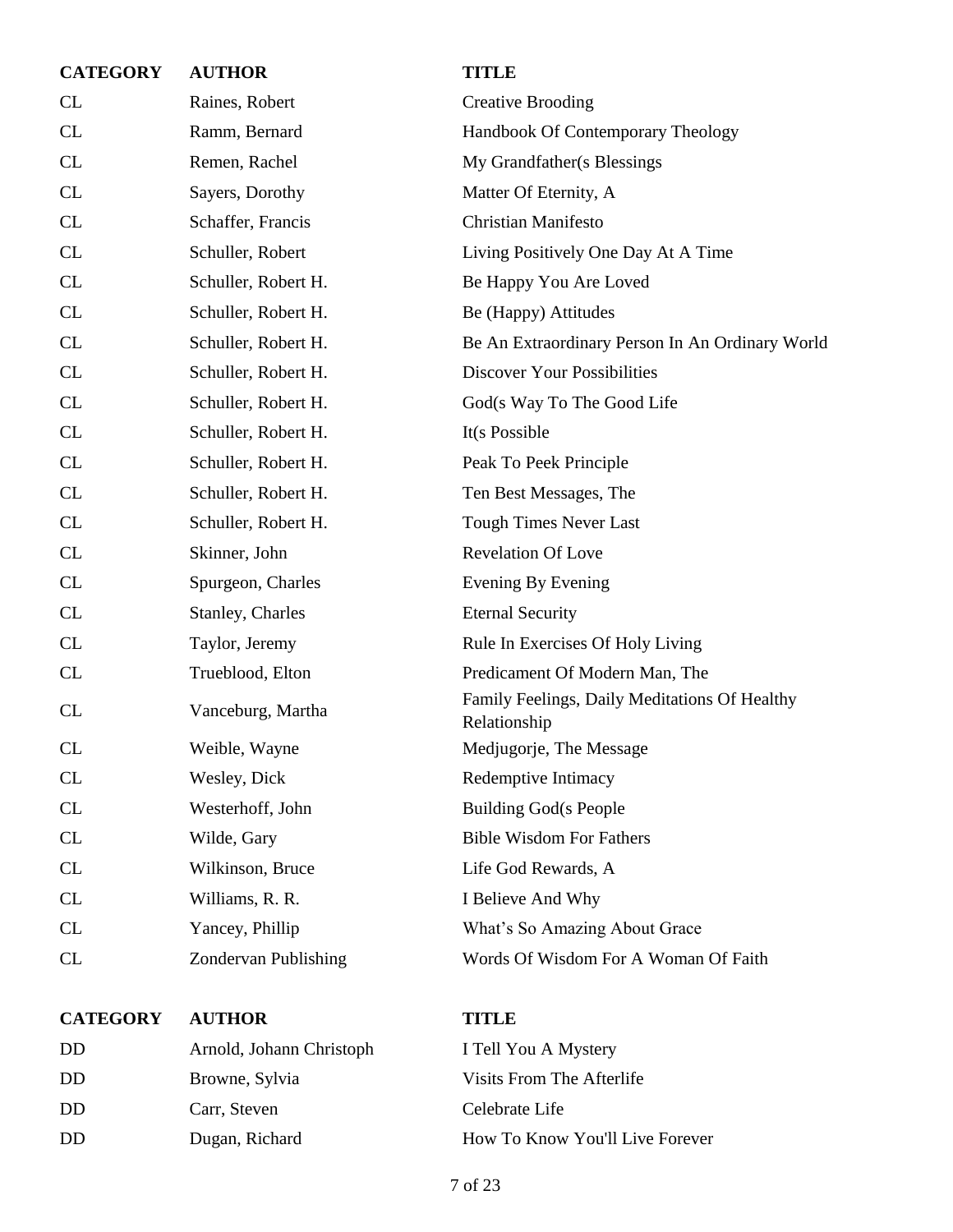| DD              | Eadie, Betty              | <b>Embraced By The Light</b>                                        |
|-----------------|---------------------------|---------------------------------------------------------------------|
| DD              | Guggenheim, Bill          | Hello From Heaven!                                                  |
| DD              | Lewis, C.S.               | Grief Observed, A                                                   |
| DD              | Moody, Raymond            | Life After Life and Reflections On Life After Life                  |
| <b>DD</b>       | Puryear, Anne             | <b>Steven Lives</b>                                                 |
| DD              | Readers' Digest           | Life Beyond Death                                                   |
| DD              | Ritchie, George           | My Life After Dying                                                 |
| DD              | Ritchie, George           | <b>Return From Tomorrow</b>                                         |
| DD              | Rupp, Joyce               | Your Sorrow Is My Sorrow                                            |
| DD              | Ziglar, Zig               | Confessions Of A Grieving Christian                                 |
| <b>CATEGORY</b> | <b>AUTHOR</b>             | <b>TITLE</b>                                                        |
| <b>ECH</b>      | Atkinson, Clifford W.     | Lay Minister's Guide To The Book Of Common Prayer                   |
| <b>ECH</b>      | <b>Bath Press</b>         | <b>Celebrating Common Prayer</b>                                    |
| <b>ECH</b>      | Bernardin, J.B.           | Introduction To The Episcopal Church, An                            |
| <b>ECH</b>      | Church Hymnal Corporation | Lectionary Texts Year A                                             |
| <b>ECH</b>      | Church Hymnal Corporation | Lectionary Texts Year B                                             |
| <b>ECH</b>      | Cole, Phyllis             | Litanies And Other Prayers For Revised Common<br>Lectionary, Year A |
| <b>ECH</b>      | Michne, Dennis            | Manual For Acolytes, A                                              |
| <b>ECH</b>      | Dawley, Powell            | <b>Chapters In Church History</b>                                   |
| <b>ECH</b>      | Diggs, Dorothy            | Working Manual For Altar Guilds, A                                  |
| <b>ECH</b>      | Dillstone, F.W.           | Scripture And Tradition                                             |
| <b>ECH</b>      | Dudley, Martin            | Collect In Anglican Liturgy, The                                    |
| <b>ECH</b>      | Elgin, Kathleen           | Episcopalians, The                                                  |
| <b>ECH</b>      | Forbes, John              | Springfield Mitre                                                   |
| <b>ECH</b>      | Hall, Robert B.           | There's More                                                        |
| <b>ECH</b>      | Maxwell, Lee A.           | Altar Guild Manual                                                  |
| <b>ECH</b>      | Molrine, Charlotte        | Encountering Christ In The Episcopal Church                         |
| <b>ECH</b>      | Moore, Peter              | Church To Believe In                                                |
| <b>ECH</b>      | Moorman, John             | <b>Anglican Spiritual Tradition</b>                                 |
| <b>ECH</b>      | Myers, C. Kilmer          | <b>Behold The Church</b>                                            |
| <b>ECH</b>      | Pell, Walden              | Religion Of The Prayer Book                                         |
| <b>ECH</b>      | Pike, James               | Our Faith & The Church                                              |
| <b>ECH</b>      | Pike, James A.            | Faith Of The Church, The                                            |
| ECH             | Rothauge, Arlin           | Church Is Born, A                                                   |
| <b>ECH</b>      | <b>Seabury Press</b>      | Living In The Church                                                |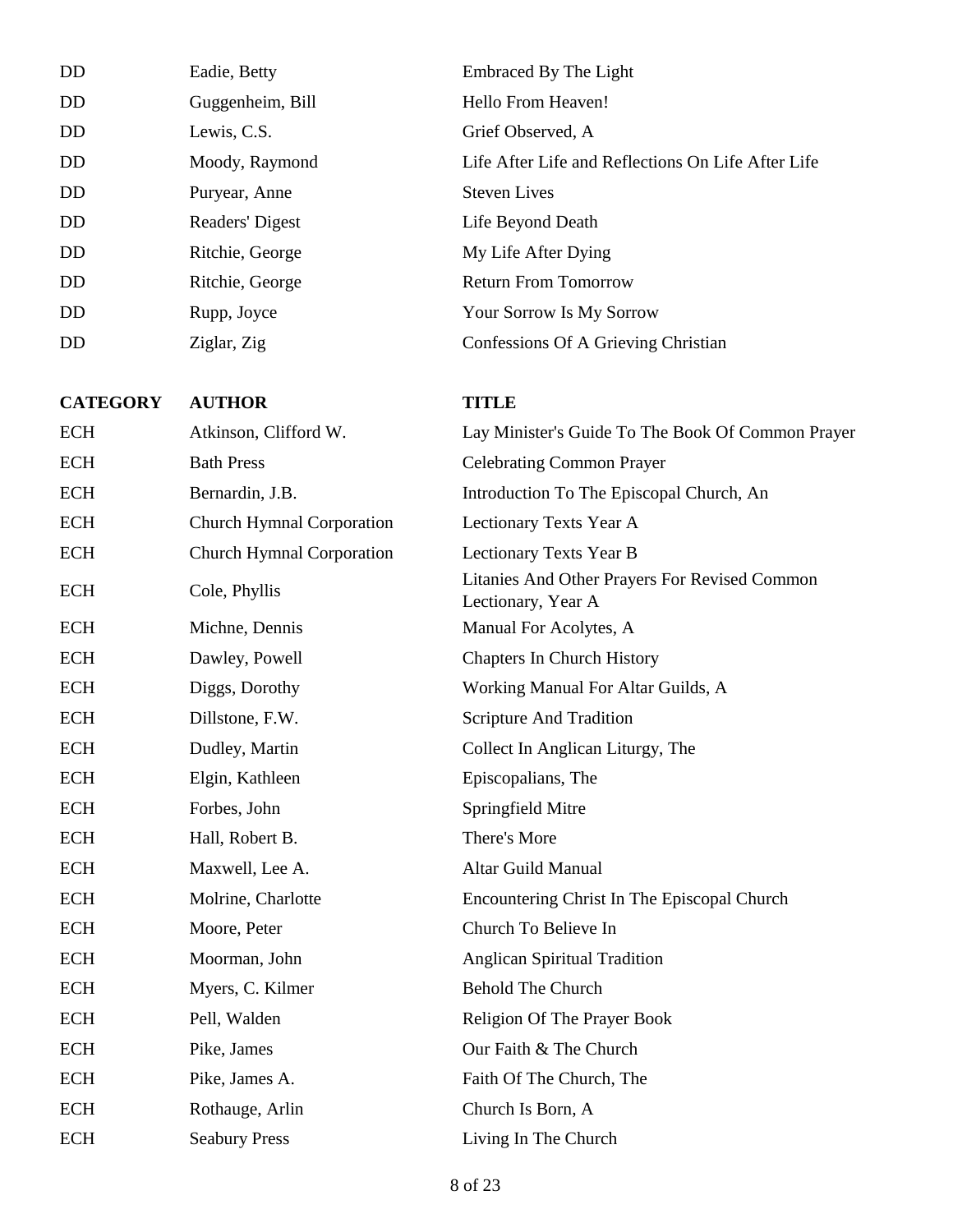| <b>ECH</b> | <b>Seabury Press</b>        | Prayer Book Guide to Christian Education (TEC) |
|------------|-----------------------------|------------------------------------------------|
| <b>ECH</b> | Shepherd, Massey            | Worship Of The Church, The                     |
| <b>ECH</b> | Simcox, Carroll             | Living The Creed                               |
| <b>ECH</b> | Thompsett, Fredrica Harris  | Living With History                            |
| <b>ECH</b> | <b>Trefoil Publications</b> | Dictionary Of The Episcopal Church             |
| <b>ECH</b> | Webber, Christopher         | Welcome To The Episcopal Church                |
| <b>ECH</b> | Wilson, Charles             | <b>Against All Odds</b>                        |
| <b>ECH</b> | Wilson, Frank E.            | <b>Faith And Practice</b>                      |
|            |                             |                                                |

| <b>ESC</b> | Amos, Wally         | Man With No Name                     |
|------------|---------------------|--------------------------------------|
| <b>ESC</b> | Basset, Bernard     | How To Be Really With It             |
| <b>ESC</b> | Carter, Stephen     | Culture Of Disbelief, The            |
| <b>ESC</b> | Colson, Charles     | Dance With Deception                 |
| <b>ESC</b> | Foster, Richard     | Money, Sex And Power                 |
| <b>ESC</b> | Hughes, Phillip     | Hope For A Despairing World          |
| <b>ESC</b> | Keating, James      | <b>Crossing The Desert</b>           |
| <b>ESC</b> | Little, Paul E.     | Know Why You Believe                 |
| <b>ESC</b> | Macalester College  | Sermon On The Mount                  |
| <b>ESC</b> | McDowell, Josh      | Love Is Always Right                 |
| <b>ESC</b> | Meeks, Douglas      | God, The Economist                   |
| <b>ESC</b> | O'Brien, Patricia   | Harriet and Isabella                 |
| <b>ESC</b> | Pelzer, Dave        | Child Called It, A                   |
| <b>ESC</b> | Pelzer, Dave        | Lost Boy, The                        |
| <b>ESC</b> | Pelzer, Dave        | Man Named Dave, A                    |
| <b>ESC</b> | Pollard, William    | Man On A Spaceship                   |
| <b>ESC</b> | Rankin, William     | Countdown To Disaster                |
| <b>ESC</b> | Schuller, Robert    | If It's Going To Be, It's Up To Me   |
| <b>ESC</b> | Schuller, Robert    | Move Ahead With Possibility Thinking |
| <b>ESC</b> | Schuller, Robert    | Power Ideas For A Happy Family       |
| <b>ESC</b> | Schuller, Robert    | <b>Power Thoughts</b>                |
| <b>ESC</b> | Shelbon, Garrett    | What Would Jesus Do?                 |
| <b>ESC</b> | Stoddard, Alexandra | <b>Grace Notes</b>                   |

| CATEGORY AUTHOR |              | TITLE    |
|-----------------|--------------|----------|
| <b>EVA</b>      | Arn. Win     | Master's |
| EVA             | Cymbala, Jim | Fresh W  |

## n Master's Plan For Making Disciples Eva Cymbala, Jim Fresh Wind, Fresh Fire 9 of 23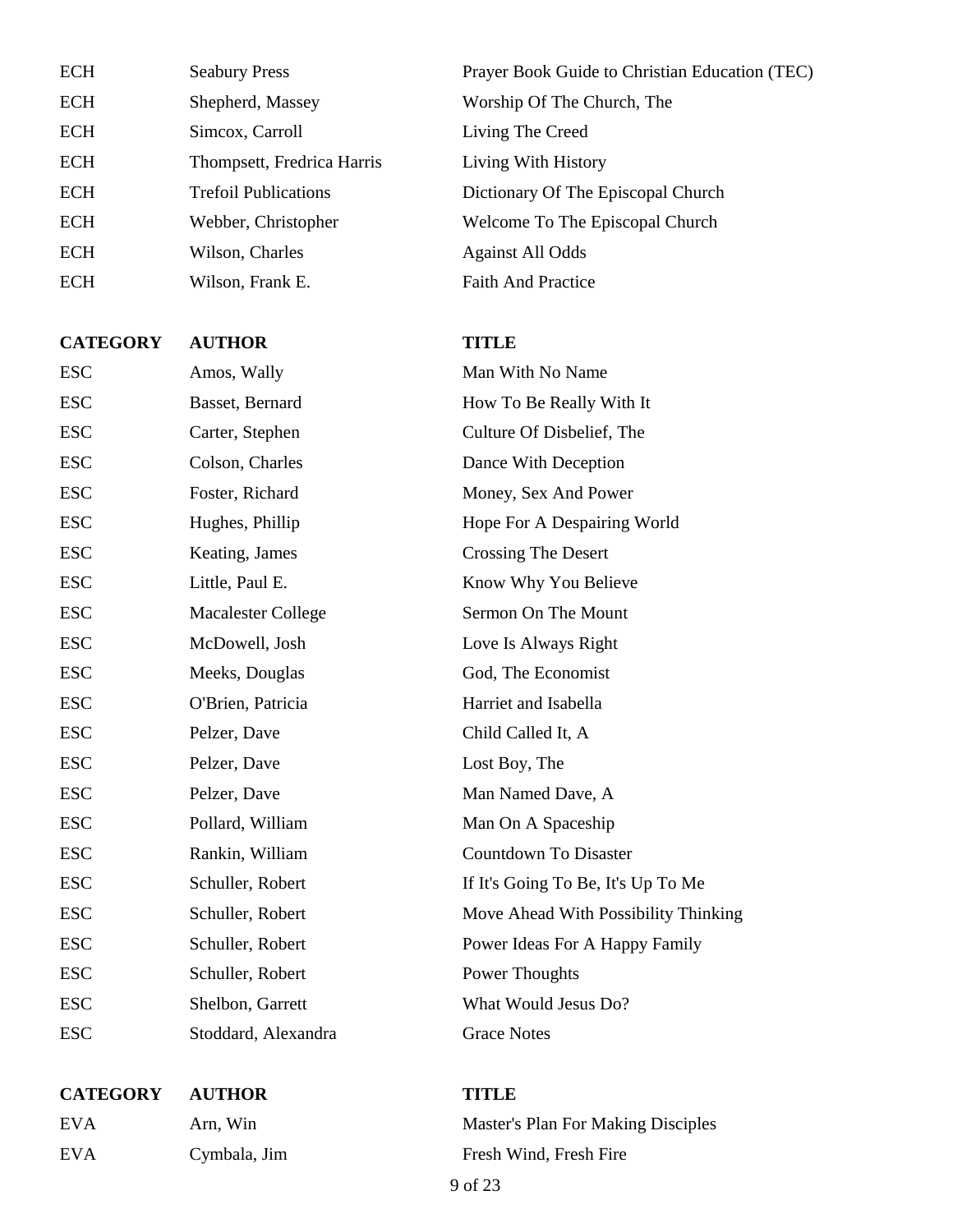| <b>EVA</b> | Fischer, John                | <b>Fearless Faith</b>                           |
|------------|------------------------------|-------------------------------------------------|
| <b>EVA</b> | Flynn, Mike                  | <b>Making Disciples</b>                         |
| <b>EVA</b> | Hobe, Laura                  | Try God                                         |
| <b>EVA</b> | Mason, Philip                | Dove In Harness                                 |
| <b>EVA</b> | McGeorge, John               | Maximizing Your Influence For Christ            |
| <b>EVA</b> | McIntosh, Gary               | Beyond The First Visit                          |
| <b>EVA</b> | McIntosh, Gary               | Finding Them, Keeping Them                      |
| <b>EVA</b> | McIntosh, Gary               | Look Back, Leap Forward                         |
| <b>EVA</b> | Morgan, Elisa                | Twinkle                                         |
| <b>EVA</b> | Neville, Joyce               | How To Share Your Faith Without Being Offensive |
| <b>EVA</b> | Office of Evangical Ministry | Catechumenal Process, The                       |
| <b>EVA</b> | Rudin, James                 | <b>Baptizing Of America</b>                     |
| <b>EVA</b> | Slosser, Bob                 | Miracle In Darien                               |
| <b>EVA</b> | Stebinger, Peter             | Faith, Focus And Leadership                     |
| <b>EVA</b> | Swindoll, Charles            | One-On-One Discipleship                         |
| <b>EVA</b> | Trueblood, Elton             | Incendiary Fellowship, The                      |
| <b>EVA</b> | Warren, Rick                 | Purpose Driven Church                           |
|            |                              |                                                 |

| FIC        | Abrams, Ken / Hart, Daniel | Prodigal Project 1          |
|------------|----------------------------|-----------------------------|
| FIC        | Abrams, Ken / Hart, Daniel | Prodigal Project 2          |
| FIC        | Albom, Mitch               | Tuesdays With Morrie        |
| FIC        | Austin, Jane               | <b>Complete Novels</b>      |
| <b>FIC</b> | Bach, Richard              | Illusions                   |
| FIC        | Bagshaw, Louise            | <b>Sparkles</b>             |
| FIC        | Binchez, Maeve             | <b>Heart And Soul</b>       |
| FIC        | Bowen, Kevin               | Wil's Bones                 |
| FIC        | Brown, Dan                 | <b>Angels And Demons</b>    |
| FIC        | Brown, Dan                 | DaVinci Code, The           |
| FIC        | Bunn, T. David             | Amber Room, The             |
| FIC        | Bunn, T. David             | Florian's Gate              |
| FIC        | Bunn, T. Davis             | <b>Winter Palace</b>        |
| FIC        | Caldwell, Taylor           | Dear And Glorious Physician |
| <b>FIC</b> | Caldwell, Taylor           | <b>Testament Of Two Men</b> |
| FIC        | Clark, Mary Higgins        | Christmas Thief, The        |
| FIC        | Coelho, Paulo              | Alchemist, The              |
| FIC        | Crace, Jim                 | Quarantine                  |
|            |                            |                             |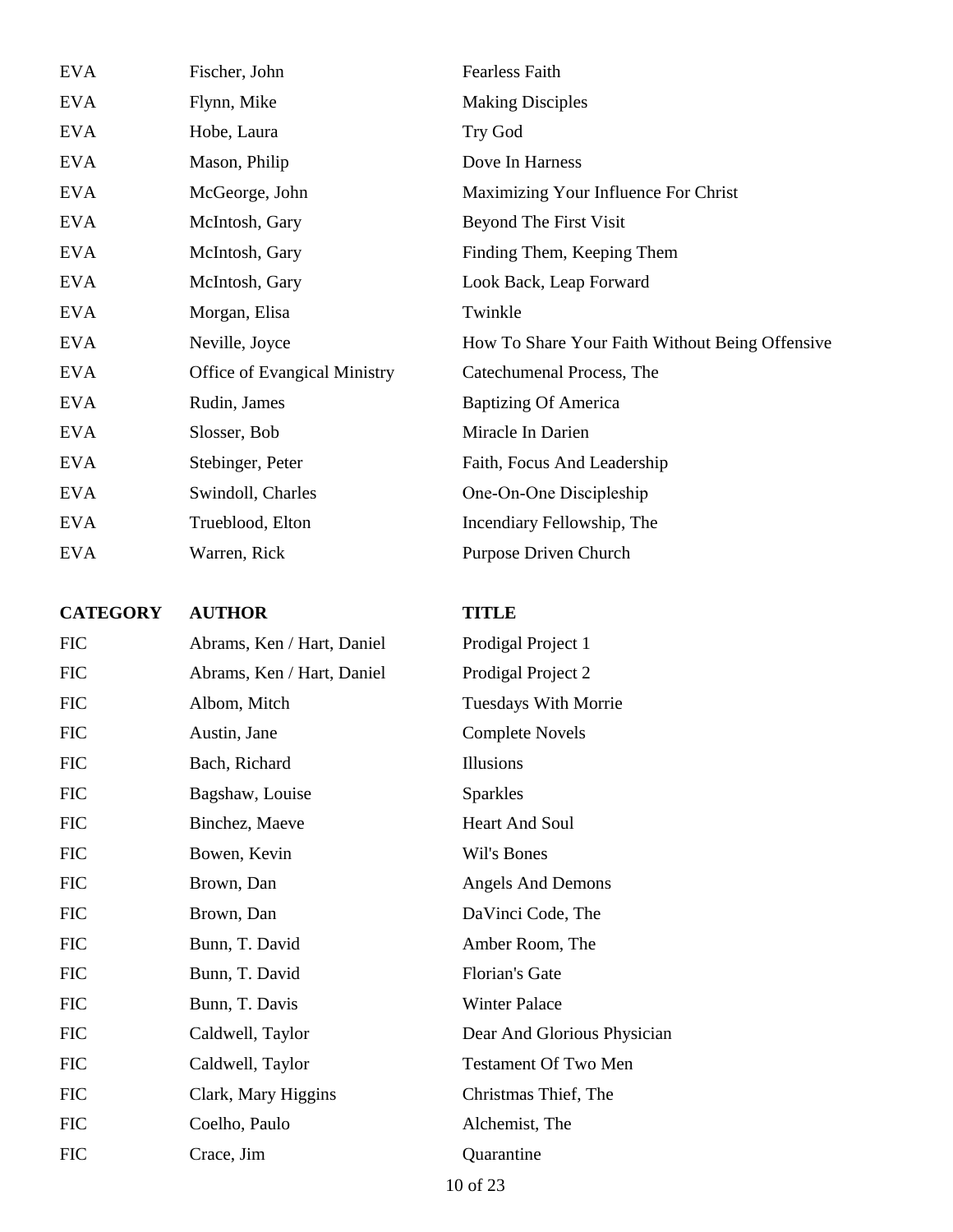| <b>FIC</b> | Dalgliesh, Adam  | Death In Holy Orders                |
|------------|------------------|-------------------------------------|
| <b>FIC</b> | Davis, Charles   | Angel's Rest                        |
| <b>FIC</b> | Duarte, Judy     | <b>Mulberry Park</b>                |
| <b>FIC</b> | Flagg, Fanny     | Can't Wait To Get To Heaven         |
| <b>FIC</b> | Flock, Elizabeth | Everything Must Go                  |
| <b>FIC</b> | Flowers, Rebecca | Nice To Come Home To                |
| <b>FIC</b> | George, Margaret | Mary Called Magdalene               |
| <b>FIC</b> | Gish, Jen        | Mana In The Promised Land           |
| <b>FIC</b> | Grisham, John    | <b>Testament</b>                    |
| <b>FIC</b> | Haley, Alex      | Different Kind Of Christmas, A      |
| <b>FIC</b> | Halter, Marek    | Zipporah, Wife Of Moses             |
| <b>FIC</b> | Halter, Marek    | <b>Book Of Abraham</b>              |
| <b>FIC</b> | Hanegraaff, Hank | DaVinci Code, Fact Or Fiction?, The |
| <b>FIC</b> | Hanegraaff, Hank | Last Disciple, The                  |

| <b>FIC</b>  | Hays, Edward                | St. George And The Dragon And Quest For The Holy Grail |
|-------------|-----------------------------|--------------------------------------------------------|
| <b>FIC</b>  | Hays, Edward                | Twelve And One Half Keys                               |
| <b>FIC</b>  | Hegi, Ursula                | <b>Stones From The River</b>                           |
| ${\rm FIC}$ | Hughes, Phillip             | Prodigal                                               |
| <b>FIC</b>  | Hyde, Catherine             | <b>Electric God</b>                                    |
| <b>FIC</b>  | Jenkins, Jerry              | Silenced                                               |
| <b>FIC</b>  | Joyce, James                | Portrait Of The Artist As A Young Man                  |
| <b>FIC</b>  | Karm, Jan                   | Home To Holly Springs                                  |
| <b>FIC</b>  | Karon, Jan                  | Common Life                                            |
| <b>FIC</b>  | Karon, Jan                  | In This Mountain                                       |
| <b>FIC</b>  | Karon, Jan                  | At Home In Mitford                                     |
| <b>FIC</b>  | Karon, Jan                  | <b>Light From Heaven</b>                               |
| <b>FIC</b>  | Karon, Jan                  | Mitford Bedside Companion                              |
| <b>FIC</b>  | Kinsolver, Barbara          | Poisonwood Bible                                       |
| <b>FIC</b>  | LaHaye, Tim / Jerry Jenkins | Assassins                                              |
| <b>FIC</b>  | LaHaye. Tim / Jerry Jenkins | Are We Living The End Times                            |
| <b>FIC</b>  | LeHaye, Tim                 | Left Behind                                            |
| <b>FIC</b>  | LeHaye, Tim                 | Desecration                                            |
| <b>FIC</b>  | LeHaye, Tim                 | Remnant, The                                           |
| <b>FIC</b>  | LeHaye, Tim                 | <b>Revelation Unveiled</b>                             |
|             |                             |                                                        |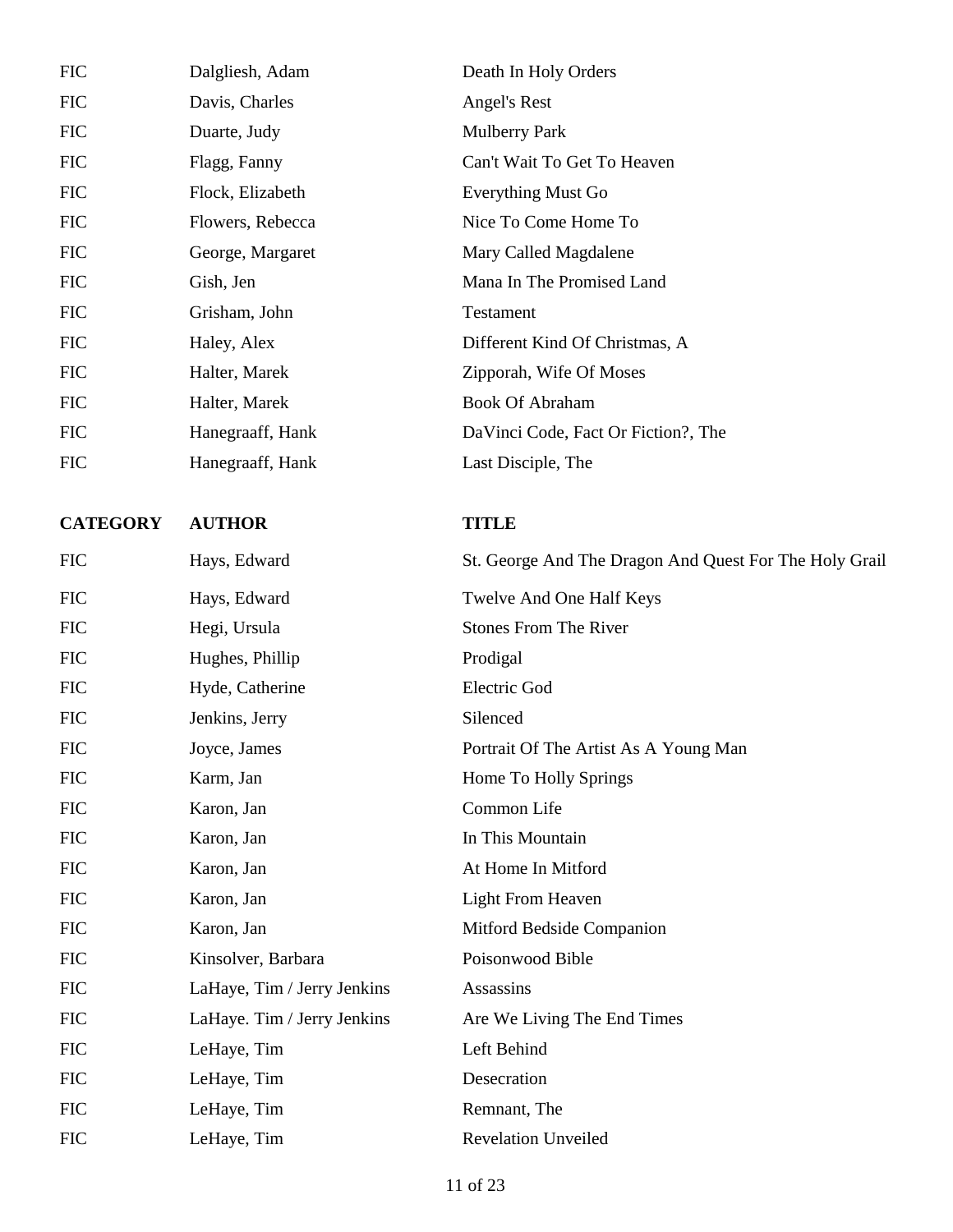| <b>FIC</b> | Lemmons, Thom      | Jabez                  |
|------------|--------------------|------------------------|
| <b>FIC</b> | Lewis, Beverly     | Betrayal, The          |
| <b>FIC</b> | Margolin, Phillip  | Gone But Not Forgotten |
| <b>FIC</b> | McGowan, Kathleen  | <b>Expected One</b>    |
| <b>FIC</b> | McKillip, Patricia | Soltice Wood           |
| <b>FIC</b> | McLaughlin, Emma   | <b>Nanny Diaries</b>   |
| <b>FIC</b> | McMillen, Terry    | Mama                   |
| <b>FIC</b> | McMurtry           | When The Light Goes    |
| <b>FIC</b> | Montgomery, L. M.  | Anne Of Avon Lea       |
| <b>FIC</b> | Montgomery, L. M.  | Anne Of The Island     |
| <b>FIC</b> | Montgomery, L. M.  | Anne Of Windy Poplars  |
|            |                    |                        |

| <b>FIC</b> | Moore, Brian       | Catholics                          |
|------------|--------------------|------------------------------------|
| <b>FIC</b> | Moore, Christopher | Lamb, The Gospel According To Biff |
| <b>FIC</b> | Neilan, Paul       | Apathy                             |
| <b>FIC</b> | Oho, Whitney       | <b>Passion Dream Book</b>          |
| <b>FIC</b> | Panos, Chris       | God's Spy                          |
| <b>FIC</b> | Peretti, Frank     | <b>This Present Darkness</b>       |
| <b>FIC</b> | Peters, Ellis      | Heretics Appendix                  |
| <b>FIC</b> | Peters, Ellis      | Rare Benedictine                   |
| <b>FIC</b> | Peters, Ellis      | Rose Rent, The                     |
| <b>FIC</b> | Peters, Ellis      | <b>Summer Of The Danes</b>         |
| <b>FIC</b> | Peters, Ellis      | <b>Brother Cadfael's Penance</b>   |
| <b>FIC</b> | Raney, Deborah     | Beneath A Southern Sky             |
| <b>FIC</b> | Rivers, Francine   | Voice In The Wind, The             |
| <b>FIC</b> | Shea, Mark         | DaVinci Deception                  |
| <b>FIC</b> | Sparks, Nicholas   | Best Of Me                         |
| <b>FIC</b> | Traylor, Ellen     | Mark: Eyewitness                   |
| <b>FIC</b> | Trollope, Joanna   | Brother & Sister                   |
| <b>FIC</b> | Trollope, Joanna   | Rector's Wife                      |
| <b>FIC</b> | Turner, Charles    | Sometimes It Causes Me To Tremble  |
| <b>FIC</b> | Vreeland, Susan    | Luncheon Of The Boating Party      |
| <b>FIC</b> | Wallace, Irving    | Word, The                          |
| <b>FIC</b> | Wangerin, Walter   | Jesus                              |
| <b>FIC</b> | Warren, Tiffany    | What A Sista Should Do             |
|            |                    | 12 of 23                           |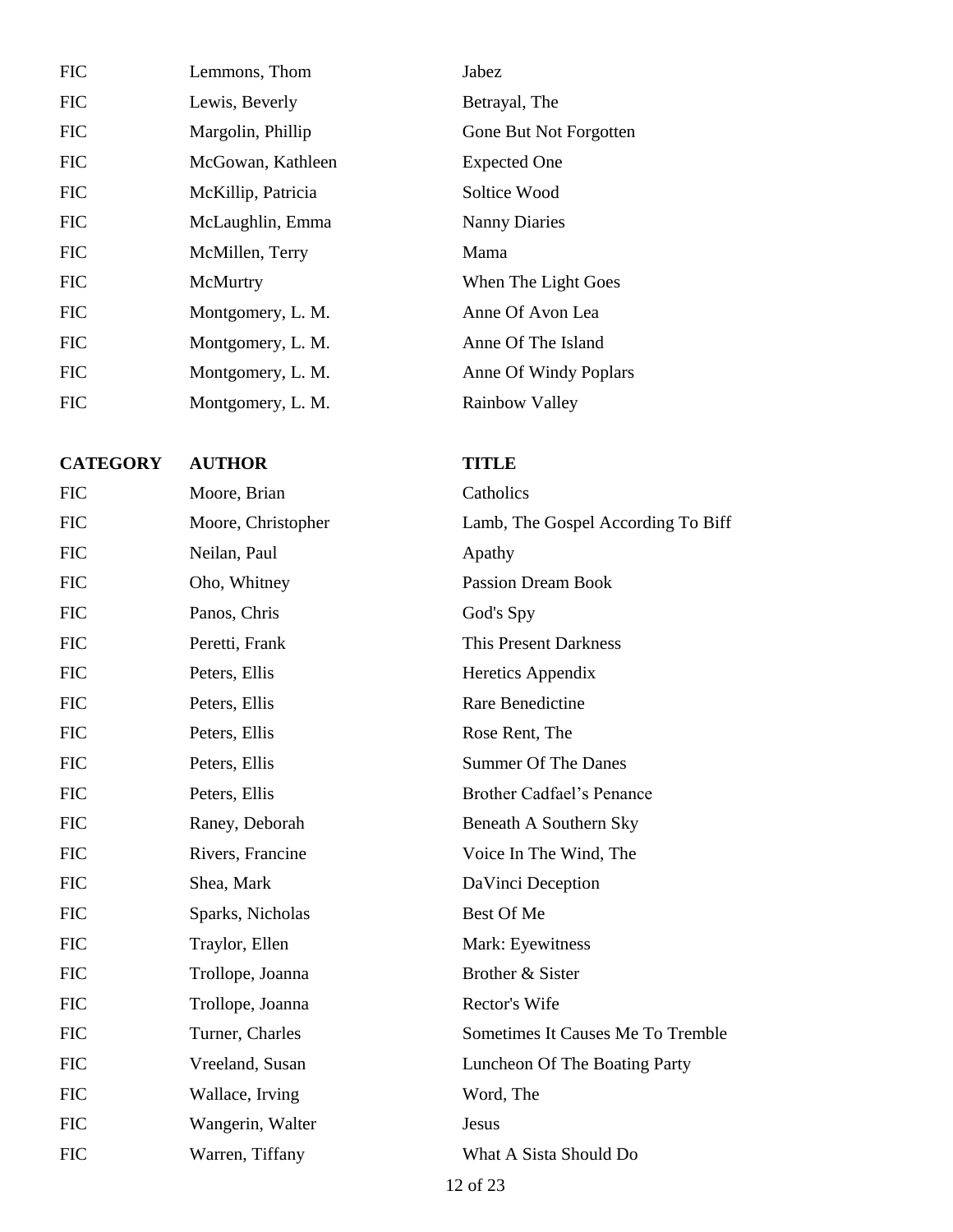| <b>FIC</b> | Warren, Tiffany | In The Midst O |
|------------|-----------------|----------------|
| <b>FIC</b> | Whitlow, Robert | List. The      |
| <b>FIC</b> | Zinn, Jay       | Unveiling, The |

In The Midst Of It All List, The

| HEA        | Aid Assoc. for Lutherans | Time To Mourn, Time To Dance                                 |
|------------|--------------------------|--------------------------------------------------------------|
| HEA        | Ashcroft, Mary Ellen     | <b>Bearing Our Sorrows</b>                                   |
| HEA        | Beattie, Melody          | <b>Beyond Codependency</b>                                   |
| HEA        | Bracco, Lorraine         | On The Couch                                                 |
| HEA        | Callahan, Roger          | Tapping The Healer Within                                    |
| HEA        | Clairmont, Patsy         | <b>Under His Wings</b>                                       |
| <b>HEA</b> | Dobson, James            | When God Doesn't Make Sense                                  |
| HEA        | Droge, Thomas            | <b>Healing Presence</b>                                      |
| HEA        | Flynn, Mike              | <b>Inner Healing</b>                                         |
| HEA        | Gibson, James            | Healing Wisdom From The Bible                                |
| HEA        | Gills, James             | God's Prescription For Healing                               |
| <b>HEA</b> | Kritsberg, Wayne         | <b>Healing Together</b>                                      |
| HEA        | Kushner, Harold          | When Bad Things Happen To Good People                        |
| HEA        | Linn, Dennis             | <b>Healing Life's Hurts</b>                                  |
| HEA        | Linn, Matthew            | Healing The Eight Stages Of Life                             |
| <b>HEA</b> | MacNutt, Francis, O.P.   | Healing                                                      |
| HEA        | Meyer, Joyce             | <b>Beauty For Ashes</b>                                      |
| HEA        | Myss, Caroline           | Why People Don't Heal                                        |
| HEA        | Neal, Emily G.           | <b>Healing Power Of Christ</b>                               |
| HEA        | Parkhurst, Genevieve     | Healing The Whole Person                                     |
| HEA        | Perry, Laurie            | Crazy Aunt Purl's Drunk, Divorced And Covered In Cat<br>Hair |
| HEA        | Seskin, Jane             | Getting My Head Straight                                     |
| HEA        | Shahan, Lynn             | Living Alone And Liking It!                                  |
| HEA        | Shealy, C. Norman        | Miracles Do Happen                                           |
| HEA        | St. James, Elaine        | <b>Inner Simplicity</b>                                      |
| <b>HEA</b> | Stewart, David           | Healing Oils Of The Bible                                    |
| HEA        | Taylor, Barbara Brown    | Gospel Medicine                                              |
| <b>HEA</b> | Werth, Jean              | There's Someone In Your Kingdom, Lord                        |
|            |                          |                                                              |

**CATEGORY AUTHOR TITLE**

HW Acredolo, Linda Baby Signs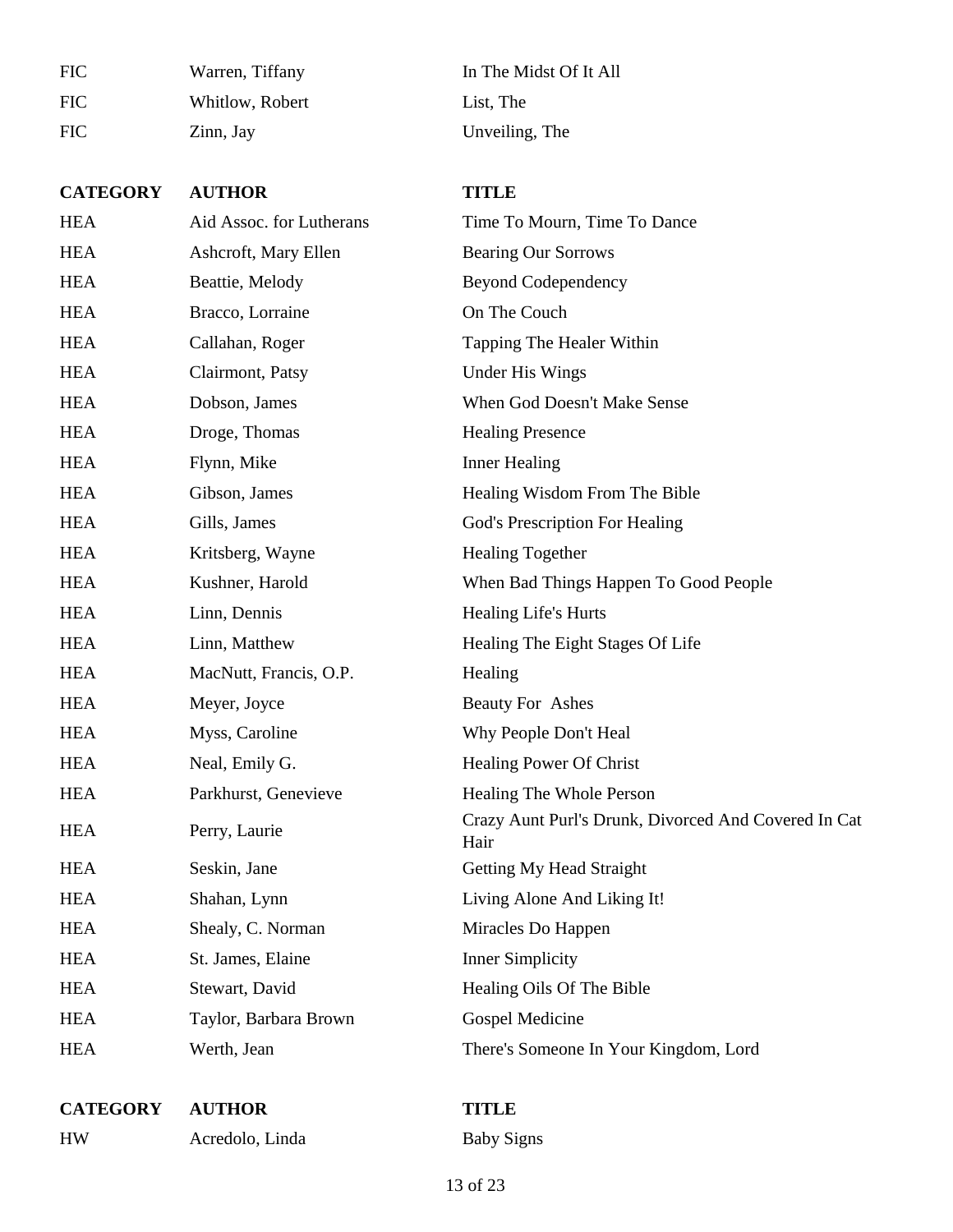| <b>HW</b> | Agatston, Arthur               | South Beach Diet, The                                              |
|-----------|--------------------------------|--------------------------------------------------------------------|
| <b>HW</b> | Aid Assoc. for Lutherans       | Home Sweet Home, How To Help Older Adults to Live<br>Independently |
| <b>HW</b> | Al-Anon                        | One Day At A Time In Al-Anon                                       |
| <b>HW</b> | Beausay, Bill                  | <b>Teenage Boys</b>                                                |
| <b>HW</b> | Bird, Joseph & Lois            | Marriage Is For Grownups                                           |
| <b>HW</b> | Brothers, Joyce                | What Every Woman Should Know About Men                             |
| <b>HW</b> | Budoff, Penny                  | No More Hot Flashes                                                |
| <b>HW</b> | Butler, Gillian                | Managing Your Mind                                                 |
| <b>HW</b> | Canfield, Jack                 | Chicken Soup For The Mother's Soul                                 |
| <b>HW</b> | Chopra, Deepak                 | <b>Unconditional Life</b>                                          |
| <b>HW</b> | Clairmont, Patsy               | Secret Of Staying In Love                                          |
| <b>HW</b> | Dayton, Tian                   | Quiet Voice Of The Soul                                            |
| <b>HW</b> | Delilah                        | Love Someone Today                                                 |
| <b>HW</b> | Demetro, Danna                 | <b>Scale Down</b>                                                  |
| <b>HW</b> | Dobson, James                  | Hide Or Seek                                                       |
| <b>HW</b> | Dobson, James                  | New Dare To Discipline                                             |
| <b>HW</b> | Ferber, Richard                | Solve Your Child's Sleep Problem                                   |
| <b>HW</b> | Foxman, Paul                   | Worried Child                                                      |
| <b>HW</b> | Greenstone, James              | <b>Elements of Crisis Intervention</b>                             |
| <b>HW</b> | Grey, John                     | Men Are From Mars, Women Are From Venus                            |
| <b>HW</b> | Hallowell, Edward              | Driven To Distraction                                              |
| <b>HW</b> | Houston, M.D., Mark/Fox/Taylor | What I Know For Sure                                               |
| HW        | Houston, Mark                  | What Your Doctor May Not Tell You About Hypertension               |
| <b>HW</b> | Karp, Harvey                   | Happiest Baby On The Block                                         |
| <b>HW</b> | Kennedy, Eugene                | Living With Everyday Problems                                      |
| <b>HW</b> | Kranowitz, Carol               | Out-Of-Sync Child, The                                             |
| <b>HW</b> | Kuhn, Brett                    | <b>Toddler Owner's Manual</b>                                      |
| <b>HW</b> | Lakein, Alan                   | How To Get Control Of Your Time And Life                           |
| <b>HW</b> | Larson, Bruce                  | Whole Christian, The                                               |
| <b>HW</b> | Leman, Dr. Kevin               | Be Your Own Shrink                                                 |
| <b>HW</b> | Leman, Kevin                   | Perfect Match, The                                                 |
|           |                                |                                                                    |

## **CATEGORY AUTHOR TITLE** HW Leman, Kevin Birth Order Connection HW Lerner, Harriet Dance Of Intimacy, The

HW Lerner, Harriet Dance Of Anger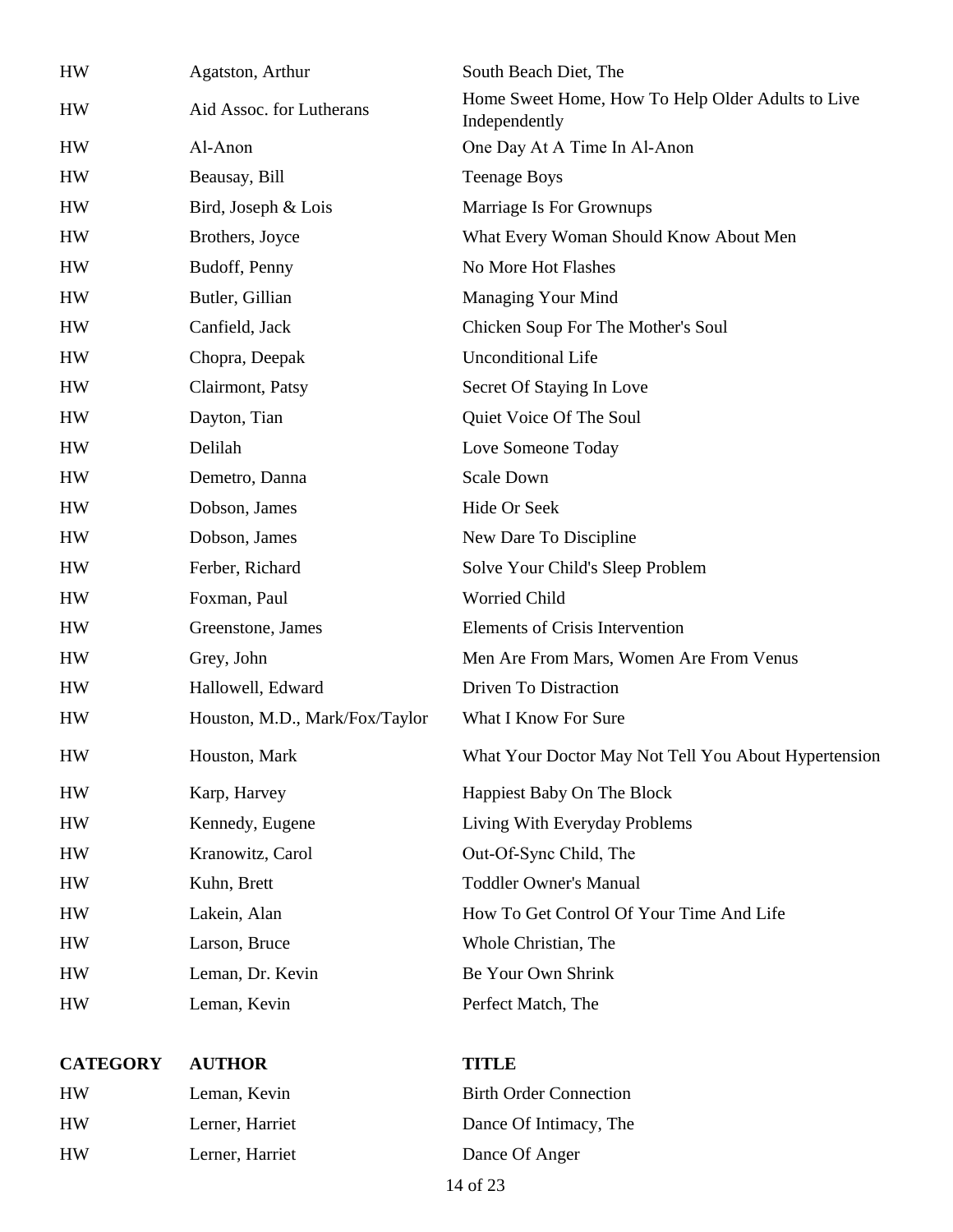| <b>HW</b>       | Lerner, Harriet       | Dance Of Connection                             |
|-----------------|-----------------------|-------------------------------------------------|
| <b>HW</b>       | Madow, Leo            | Anger How To Recognize And Cope With It         |
| HW              | Maxwell, Sharon       | Talk, The                                       |
| HW              | McCarroll, Tolbert    | <b>Morning Glory Babies</b>                     |
| <b>HW</b>       | McGraw, Phillip       | Life Strategies                                 |
| HW              | Mead-Ferro, Muffy     | Confessions Of A Slacker's Wife                 |
| HW              | Meeker, Meg           | Ten Habits Of Happy Mothers                     |
| HW              | Meyer, Joyce          | <b>Straight Talk On Depression</b>              |
| HW              | Meyer, Joyce          | <b>Approval Addiction</b>                       |
| <b>HW</b>       | Orloff, Judith        | <b>Positive Energy</b>                          |
| HW              | Peter, Laurence       | Peter Prescription                              |
| HW              | Pipher, Mary          | Reviving Ophelia                                |
| HW              | Rolfe, Randy          | <b>Adult Children Raising Children</b>          |
| HW              | Rosen, Laura Epstein  | When Someone You Love Is Depressed              |
| <b>HW</b>       | Schlessinger, Laura   | Cope With It!                                   |
| HW              | Shelov, Stephen       | Caring For Your Baby And Young Child            |
| HW              | Smalley, Gary         | Keys To Loving Relationships                    |
| HW              | Smoke, Jim            | Growing Through Divorce                         |
| HW              | St. James, Elaine     | Simplify Your Life                              |
| <b>HW</b>       | Stein, Richard        | Personal Strategies For Living With Less Stress |
| HW              | Vickery, Donald       | Take Care Of Yourself                           |
| HW              | Viorst, Judith        | <b>Necessary Losses</b>                         |
| <b>HW</b>       | Weiner-Davis, Michele | Divorce Busting                                 |
| ${\rm HW}$      | Wheeler, Linda A.     | Aloha, The Spirit Within You                    |
| <b>HW</b>       | Whiting, Steven       | Self Help                                       |
| HW              | Wise, Anna            | Awakening The Mind                              |
| HW              | Wyse, Lois            | Are You Sure You Love Me                        |
| <b>CATEGORY</b> | <b>AUTHOR</b>         | <b>TITLE</b>                                    |
| <b>MIN</b>      | Bright, Bill          | Faith Is Not A Feeling                          |
| <b>MIN</b>      | Durrance, H. L.       | Good Lord Deliver Us                            |
| <b>MIN</b>      | Griswold, Frank       | Going Home, An Invitation To Jubilee            |
| <b>MIN</b>      | Jameson, Vic          | <b>Bull At A New Gate</b>                       |
| <b>MIN</b>      | Montgomery, David     | Tree Of Life                                    |
| <b>MIN</b>      | Neal, Emily           | Father Bob And His Boys                         |
| <b>MIN</b>      | Neuhaus, Richard      | <b>Freedom For Ministry</b>                     |
| <b>MIN</b>      | Piper, John           | Passion Of Jesus Christ                         |
|                 |                       |                                                 |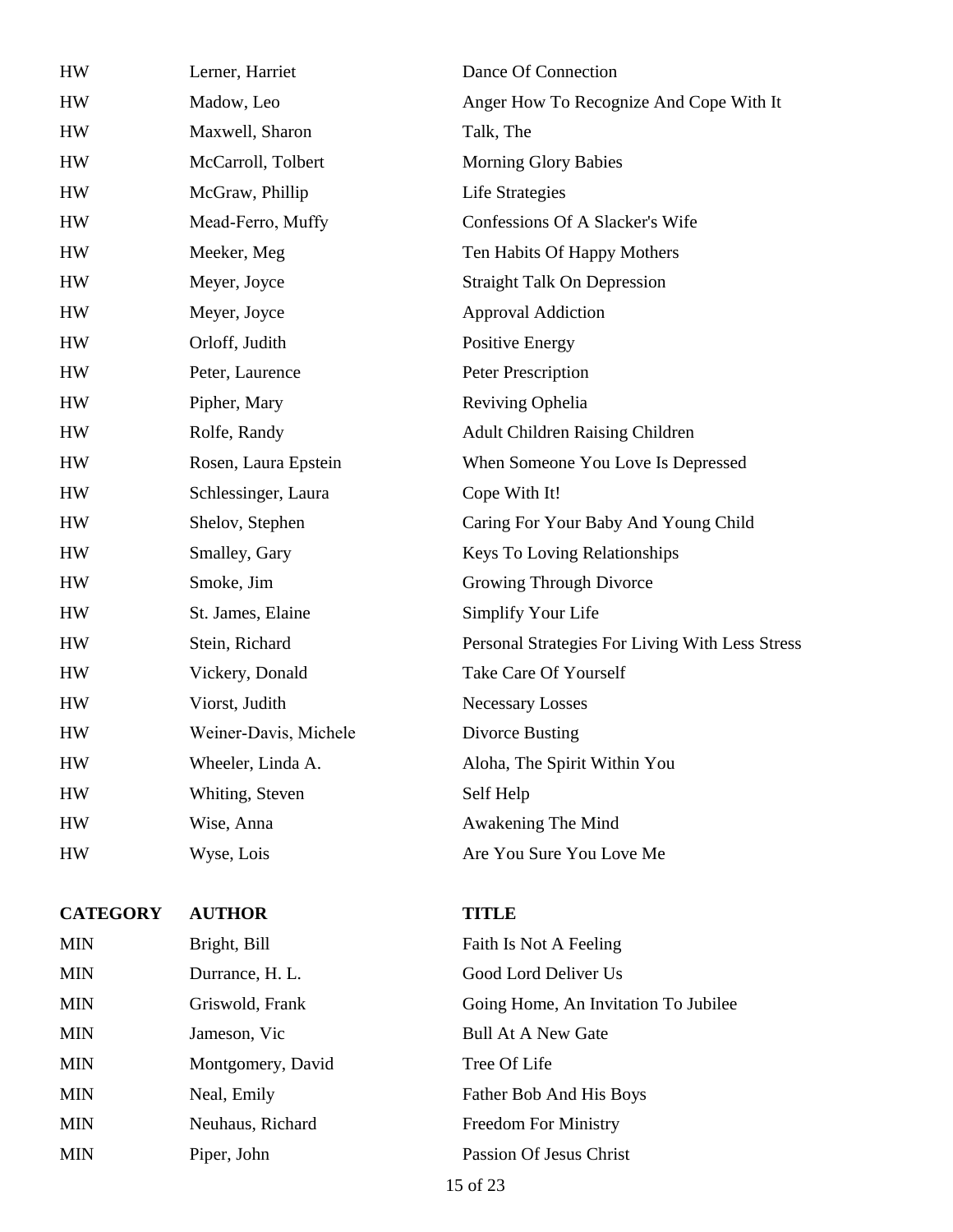| MIN        | Portaro, Sam     | Crossing The Jordan                 |
|------------|------------------|-------------------------------------|
| MIN        | Reid, Tommy      | Exploding Church, The               |
| MIN        | Wallace, James   | Ministry Of Lectors, The            |
| MIN        | Wetzel, Todd     | <b>Steadfast Faith</b>              |
| <b>MIN</b> | Yohunnari, K. P. | <b>Revolution In World Missions</b> |

| <b>CATEGORY</b> | <b>AUTHOR</b>             | <b>TITLE</b>                                 |
|-----------------|---------------------------|----------------------------------------------|
| <b>OTH</b>      | Adams, Abby               | <b>Uncommon Scold</b>                        |
| <b>OTH</b>      | Anderson, Joan            | Angel To Watch Over Me, An                   |
| <b>OTH</b>      | Baker, Stephen            | How To Live With A Neurotic Dog              |
| <b>OTH</b>      | Bodett, Tom               | <b>Small Comforts</b>                        |
| <b>OTH</b>      | Brokaw, Tom               | <b>Greatest Generation Speaks</b>            |
| <b>OTH</b>      | Brykczynski, Terry        | Armchair Angel                               |
| <b>OTH</b>      | Canfield, Jack            | Chicken Soup For The Expectant Mother(s Soul |
| <b>OTH</b>      | Canfield, Jack            | Chicken Soup For The Golfer(s Soul           |
| <b>OTH</b>      | Carroll, Andrew           | <b>Operation Homecoming</b>                  |
| <b>OTH</b>      | <b>Cross America Book</b> | All The Words You(ll Ever Need               |
| <b>OTH</b>      | de(Medici, Lorenza        | de(Medici Kitchen                            |
| <b>OTH</b>      | Emerson, Ralph Waldo      | <b>Emerson</b> (s Essays                     |
| <b>OTH</b>      | Encyclopedia Briticana    | Law In America                               |
| <b>OTH</b>      | Ephron, Nora              | I Feel Bad About My Neck                     |
| <b>OTH</b>      | Follett, Ken              | Pillars Of The Mighty                        |
| <b>OTH</b>      | Fulghun, Robert           | What On Earth Have I Done?                   |
| <b>OTH</b>      | Galloway, Jeff            | Marathon                                     |
| <b>OTH</b>      | Garner, James             | <b>Politically Correct Bedtime Stories</b>   |
| <b>OTH</b>      | Gibson, Mel               | Passion, The (photograph from film)          |
| <b>OTH</b>      | <b>Howell Press</b>       | Cathedral Of St. Peter And St. Paul          |
| <b>OTH</b>      | Keats, John               | Poems Of John Keats                          |
| <b>OTH</b>      | King, Ross                | Judgment Of Paris                            |
| <b>OTH</b>      | Kuralt, Charles           | <b>American Moments</b>                      |
| <b>OTH</b>      | Lewis, Henry              | <b>Best Quotations For All Occasions</b>     |
| <b>OTH</b>      | Livingstone, Neil         | Protect Yourself In An Uncertain World       |
| <b>OTH</b>      | Lucado, Maxwell           | Heart Of Christmas, The                      |
| <b>OTH</b>      | Lyons, Nick               | Quotable Fisherman                           |
| <b>OTH</b>      | McConnell, Marion         | Jaundiced, The                               |
| <b>OTH</b>      | Meyer, Harold             | Lifetime Encyclopedia Of Letters             |
|                 |                           | 16 of 23                                     |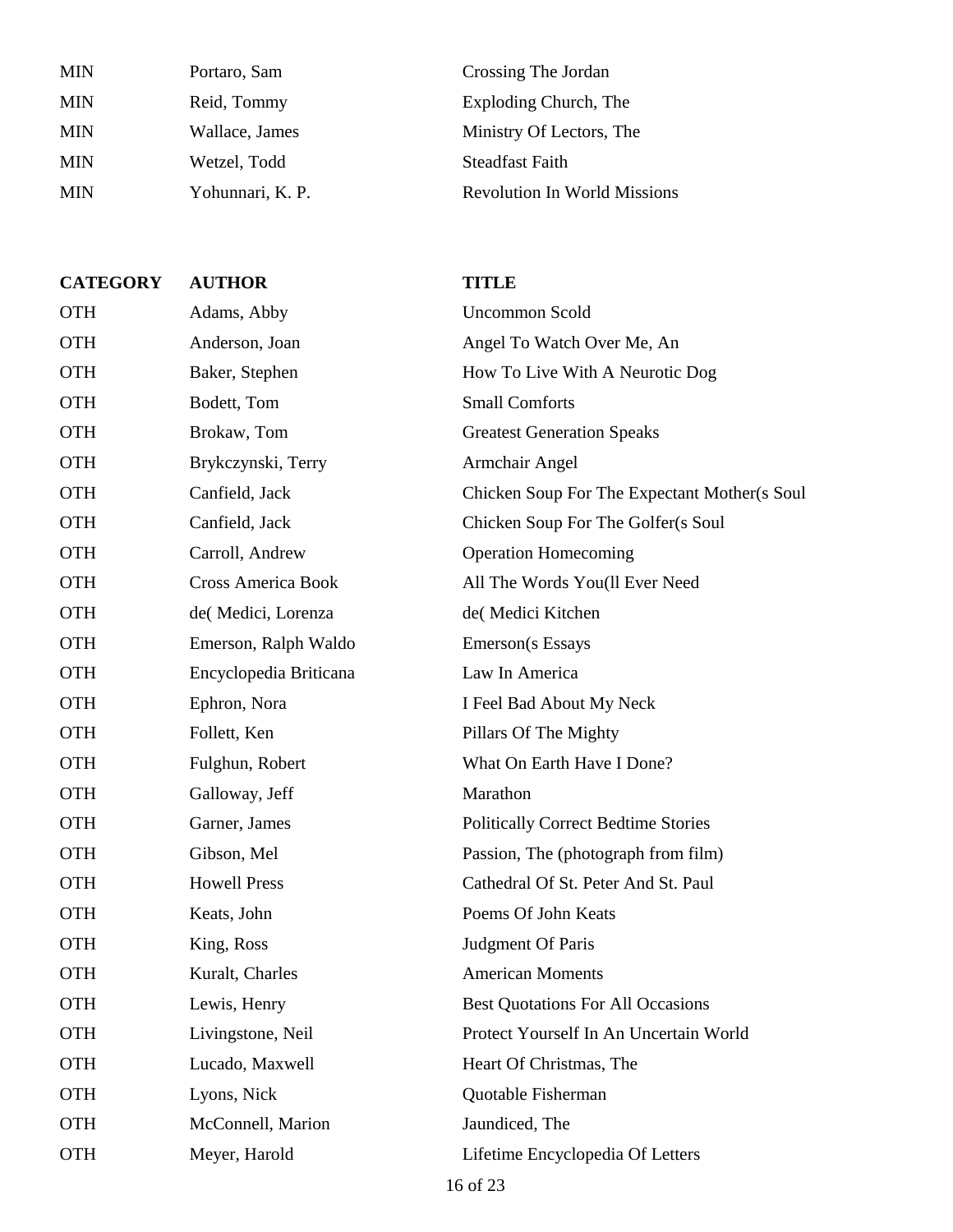| <b>OTH</b> | Michaels, Kasey  | Funny Thing Happened On The Way To The Delivery<br>Room |
|------------|------------------|---------------------------------------------------------|
| <b>OTH</b> | Nagel, Alexander | Cherubs - Angels Of Love                                |
| <b>OTH</b> | Nagmine, Shoshia | Essence Of Okinawan Karate-Do, The                      |

| <b>OTH</b> | <b>New Seasons Press</b> | <b>Right Worlds For Any Occasion</b> |
|------------|--------------------------|--------------------------------------|
| OTH        | Page, Rick               | Hope Is Not A Strategy               |
| <b>OTH</b> | Patterson, Wanda         | Cobblestones                         |
| <b>OTH</b> | Philips, Kevin           | American Theocracy                   |
| <b>OTH</b> | Promgolle, Glenn         | What Happy Dogs Know                 |
| <b>OTH</b> | <b>Readers Digest</b>    | Household Hints And Handy Tips       |
| <b>OTH</b> | <b>Readers Digest</b>    | How To Do Just About Anthing         |
| <b>OTH</b> | Revard, Carter           | Family Matters, Tribal Affairs       |
| <b>OTH</b> | Sedaris, David           | Me Talk Pretty One Day               |
| <b>OTH</b> | Sixth and Spring Book    | <b>Vogue Knitting Shawls</b>         |
| OTH        | Start, Clarissa          | We Buy Junque - We Sell Antiques     |
| OTH        | Szmborska, Wislawa       | View With A Grain Of Sand            |
| <b>OTH</b> | Thorndike, Joseph J.     | <b>Magnificent Builders</b>          |
| <b>OTH</b> | Tompkins, Susie          | I Can Fix That                       |
| OTH        | von Vaniken, Erich       | Chariots Of The Gods?                |
| <b>OTH</b> | <b>Whitcap Books</b>     | Little Book Of Healthy Eating        |
| <b>OTH</b> | Whittier, John           | Poems Of Whittier                    |
| OTH        | Williams, Dakin          | <b>Bar Bizarre</b>                   |
| OTH        | Wilson, Edward           | Future Of Life, The                  |
| <b>OTH</b> | Zuckoff, Mitchell        | Lost In Shangrila                    |
|            |                          |                                      |

## CATEGORY AUTHOR TITLE

| PC. | Baumiller, Robert |
|-----|-------------------|
|     |                   |

PC Thornton, Martin Christian Proficiency

#### CATEGORY AUTHOR TITLE

PRA Baillie, John Diary Of Private Prayer, The PRA Barnes, Emilie 15 Minutes Alone With God PRA Bergan, Jacqueline Love: A Guide For Prayer PRA Bergan, Jacqueline Surrender, A Guide To Prayer

## Workbook For Pastoral Care Of Individual Families With Special Needs

# PRA Bernos, Carmen Prayers From The Ark And The Creatures Choir 17 of 23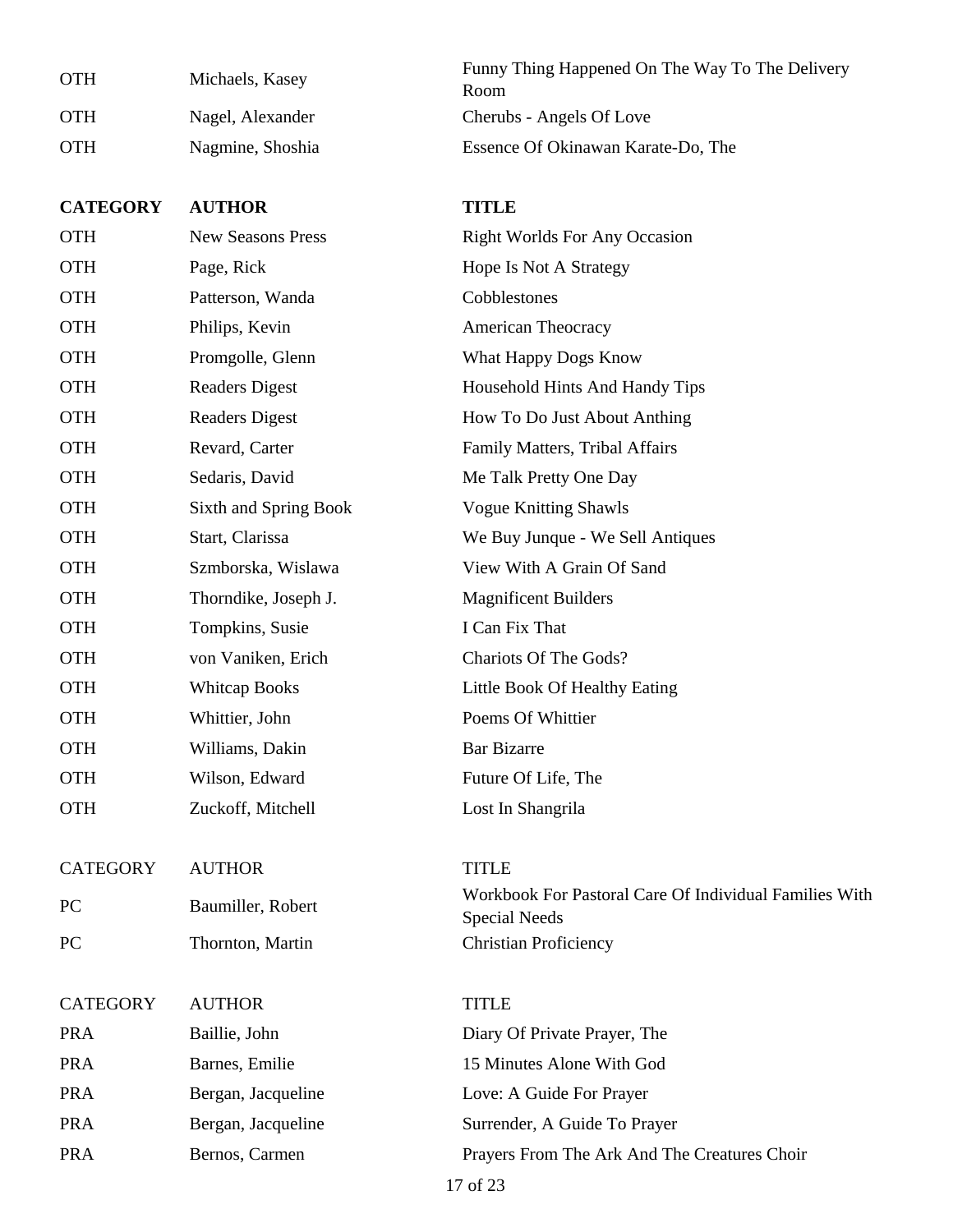| <b>PRA</b>      | Cant, Reginald              | Praying With The Family Of God: Selections For Children |
|-----------------|-----------------------------|---------------------------------------------------------|
| <b>PRA</b>      | Carr, Jo                    | Bless This Mess And Other Prayers                       |
| <b>PRA</b>      | Carr, Jo                    | Too Busy Not To Pray                                    |
| <b>PRA</b>      | Carter, Stephen             | My Daily Devotion                                       |
| <b>PRA</b>      | Concordia Publishing House  | <b>Armed Forces Devotional Book</b>                     |
| <b>PRA</b>      | Copeland, Germaine          | Prayers That Avail Much For Mothers                     |
| <b>PRA</b>      | Cragg, Sheila               | Woman's Walk With God                                   |
| <b>PRA</b>      | Discovery House Publishing  | What's God Have To Do With It                           |
| <b>PRA</b>      | Doughty, W. L.              | Prayers Of Susanna Wesley                               |
| <b>PRA</b>      | Durka, Gloria               | Praying With Julian Of Norwich                          |
| <b>PRA</b>      | Farris, Theodore            | Book Of Prayer For Everyman                             |
| <b>PRA</b>      | Fisher, Dennis              | More Prayers That Prevail, Vol. 2                       |
| <b>PRA</b>      | Forward Movement Pub.       | Helps To Prayer                                         |
| <b>PRA</b>      | Franham, Suzanne            | <b>Listening Hearts</b>                                 |
| <b>PRA</b>      | Fullam, Everett             | Living The Lord's Prayer                                |
| <b>PRA</b>      | Guideposts Association      | Daily Guideposts 1982                                   |
| <b>PRA</b>      | Holmes, Urban T.            | Heart In Pilgrimage                                     |
| <b>PRA</b>      | Jasper, Tony                | Living Words For Now                                    |
| <b>PRA</b>      | Kimbrough, Lawrence         | One Minute Bible For Starters                           |
| <b>PRA</b>      | Kincade, Thomas             | With Wings Like Eagles                                  |
| <b>PRA</b>      | Laird, Rebecca              | <b>Answered Prayers</b>                                 |
| <b>PRA</b>      | Martin, Ralph               | Hungry For God                                          |
| <b>PRA</b>      | Murray, Andrew              | Ministry Of Intercessory Prayer, The                    |
| <b>PRA</b>      | Omartian, Stormie           | Power Of A Praying Parent, The                          |
| <b>PRA</b>      | Omartian, Stormie           | Power Of A Praying Wife, The                            |
| <b>PRA</b>      | Partner, Daniel             | Peace Like A River                                      |
| <b>PRA</b>      | Patterson, Ward             | Out Of His Heart                                        |
|                 |                             |                                                         |
| <b>CATEGORY</b> | <b>AUTHOR</b>               | <b>TITLE</b>                                            |
| <b>PRA</b>      | <b>Queenship Publishing</b> | Hour With Jesus, An (Vol. 1)                            |
| <b>PRA</b>      | <b>Queenship Publishing</b> | Hour With Jesus, An (Vol. 2)                            |
| <b>PRA</b>      | Richards, Clift             | Walking In His Garden: Spending Quality Time With God   |
| <b>PRA</b>      | Ryken, Philip               | When You Pray                                           |
| <b>PRA</b>      | Schuler, Robert             | Prayer & My Soul's Adventure With God                   |
| <b>PRA</b>      | Shelton, Joan               | <b>Episcopal Lenten Prayers</b>                         |
| <b>PRA</b>      | Shoemaker, Helen Smith      | <b>Exploding Mystery Of Prayer</b>                      |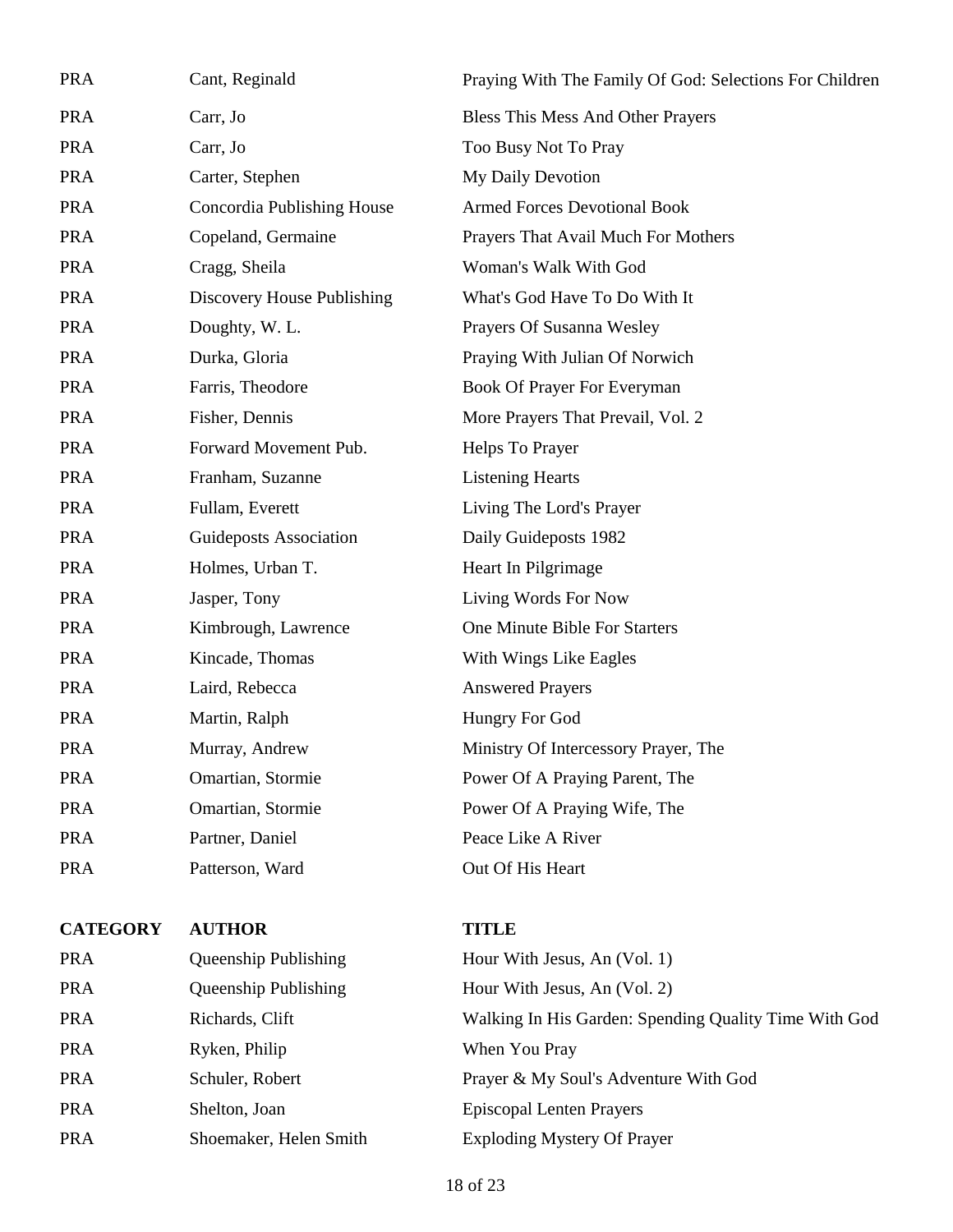| <b>PRA</b>      | Struchen, Jeanette                                         | Thank God For The Red, White And Black     |
|-----------------|------------------------------------------------------------|--------------------------------------------|
| <b>PRA</b>      | Struchen, Jeanette                                         | Prayers To Pray Without Really Trying      |
| <b>PRA</b>      | Struchen, Jeanette                                         | Prayers To Pray Wherever You Are           |
| <b>PRA</b>      | Thigpen, Paul                                              | Be Merry In God                            |
| <b>PRA</b>      | Tugwell, Simon                                             | Prayer Living With God                     |
| <b>PRA</b>      | van Zeller, Dom Hubert                                     | <b>Ideas For Prayer</b>                    |
| <b>PRA</b>      | Verploegh, Harry                                           | Prayer - A Holy Occupation                 |
| <b>PRA</b>      | Weseman, Tim                                               | God's Direction Is Always Best             |
| <b>PRA</b>      | Whitley, Katerina                                          | Waiting For The Wonder; Voices Of Advent   |
| <b>PRA</b>      | Wilson, Alton                                              | So Help Me, Lord                           |
|                 |                                                            |                                            |
| <b>CATEGORY</b> | <b>AUTHOR</b>                                              | <b>TITLE</b>                               |
| <b>RR</b>       | Abdalati, Hammudah                                         | Islam In Focus                             |
| <b>RR</b>       | Armstrong, Karen                                           | <b>History of God</b>                      |
| <b>RR</b>       | <b>Augsburg Publishing</b>                                 | Lutheran Book Of Worship                   |
| <b>RR</b>       | <b>Barbour Publishing</b>                                  | <b>Practical Bible Dictionary</b>          |
| <b>RR</b>       | Beilenson, Suzanne and Rabbi Wolk Eight Nights Of Hanukkah |                                            |
| <b>RR</b>       | Bettenson, Henry                                           | Documents Of The Christian Church          |
| <b>RR</b>       | Borg, Marcus                                               | <b>Meaning Of Jesus</b>                    |
| <b>RR</b>       | Braziller (Pub.)                                           | Great Religions Of Modern Man (6 volumes)  |
|                 |                                                            | <b>Buddhism</b>                            |
|                 |                                                            | Catholicism                                |
|                 |                                                            | Hinduism                                   |
|                 |                                                            | Islam                                      |
|                 |                                                            | Judaism                                    |
|                 |                                                            | Protestantism                              |
| <b>RR</b>       | Brown, D.                                                  | If Jesus Has Come                          |
| <b>RR</b>       | Brown, Raymond E.                                          | Crises Facing The Church                   |
| <b>RR</b>       | Crossant & Reed                                            | Dead Sea Scrolls Translated                |
| <b>RR</b>       | Crossant & Reed                                            | <b>Excavating Jesus</b>                    |
| <b>RR</b>       | Cunningham, Phillip                                        | Believer(s Search For The Jesus Of History |

RR Dowley, Tim Erdman(s Handbook To The History Of Christianity

RR Enroth, Ronald Churches That Abuse RR Ferm, Robert Piety, Purity And Plenty

RR Flynn, Ted and Maureen Thunder Of Justice: Warning, Chastisement, Peace, The RR Gellman, Rabbi Marc Religion For Dummies

RR Gold, Dore Fight For Jerusalem, The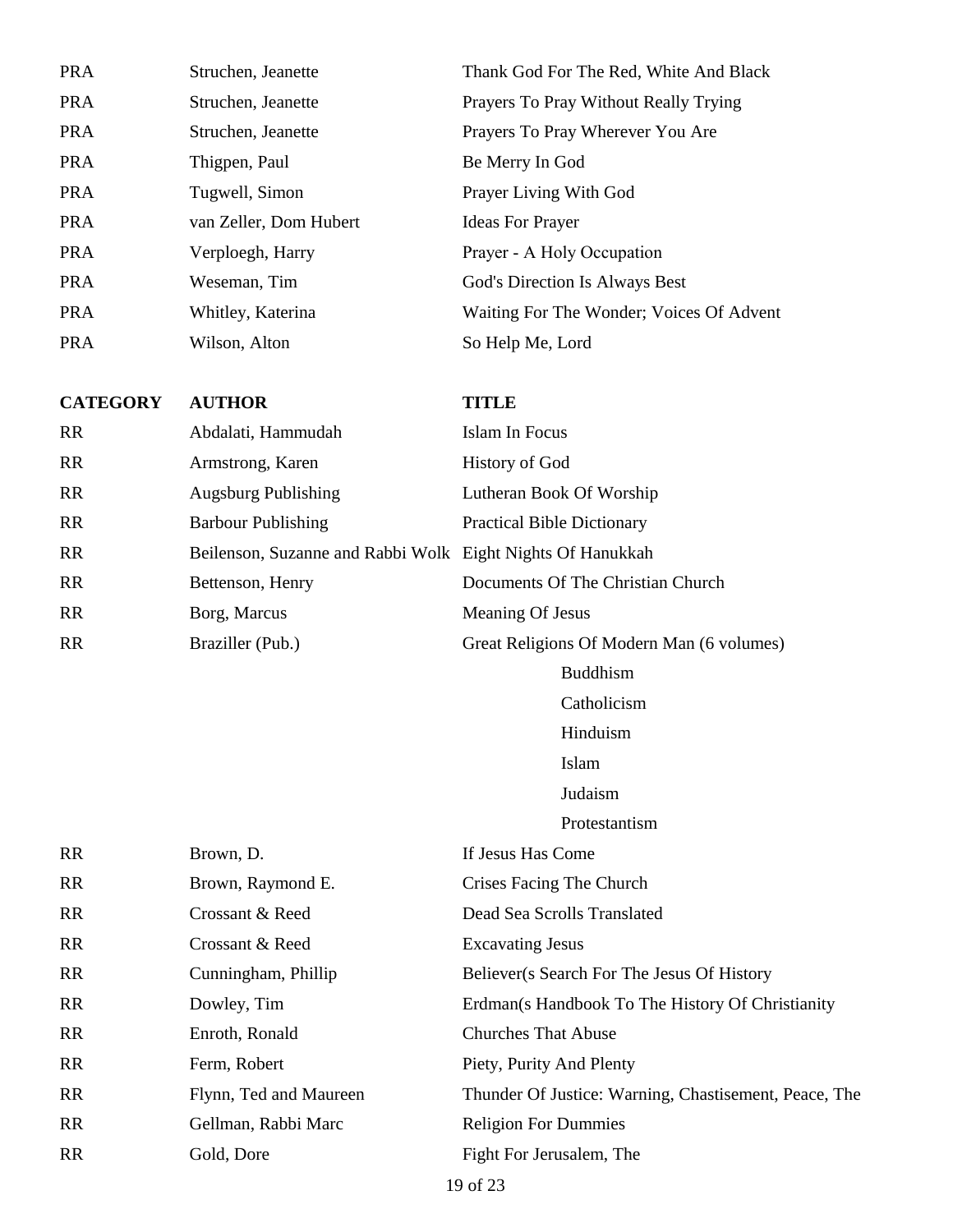| <b>RR</b> | Gonzalez, Justo              | Story Of Christianity, Vol 2, The  |
|-----------|------------------------------|------------------------------------|
| <b>RR</b> | Greene, Wilda                | 24 Hours With Jesus                |
| <b>RR</b> | Hackman, Kegley and Nikander | Religion In Modern Life            |
| <b>RR</b> | Hagee, John                  | Battle For Jerusalem, The          |
| <b>RR</b> | Hanegraaff, Hank             | Third Day                          |
| <b>RR</b> | Haverland, Mark              | Anglican Catholic Faith & Practice |
| <b>RR</b> | Hinnells, John               | Dictionary Of Religions            |

RR Knight, Christopher Hiram Key RR Lewis, Bernard Crisis Of Islam RR Lightner, Richard Last Days Handbook RR MacMillan, Travel Israel, Past and Present RR Maier, Paul First Christians RR Martinez, Florentino Day Christ Was Born RR Moss, C. B. **Old Catholic Movement**, The RR Nicolle, David Crusades RR Obbard, Elizabeth See How I Love You RR Pfeiffer, Charles Dead Sea Scrolls And The Bible RR Phillips, J. B. Appointment With God RR Potter, Charles Lost Years Of Jesus Revealed RR Rachleff, Owen Great Bible Stories And Master Paintings RR Ramsey, Arthur Gospel And Catholic Church, The RR Rand McNally Historical Atlas Of The Holy Land RR Schiatti, Lamerto Shroud RR Schreck, Alan Catholic And Christian RR Stevenson & Habermas Verdict On The Shroud RR Strobel, Lee Case For Christ RR Strobel, Lee Case For Creator RR U.S. News & World Report Mysteries Of Faith RR Watson, Alan Jesus And The Law RR Whitley, Katerina Speaking For Ourselves, Voices Of Biblical Women

RR Williams, Dakin Nails Of Protest

RR Yancey, Philip Jesus I Never Knew

**CATEGORY AUTHOR TITLE**

SP Alpon. Mitch Five People You Meet In Heaven 20 of 23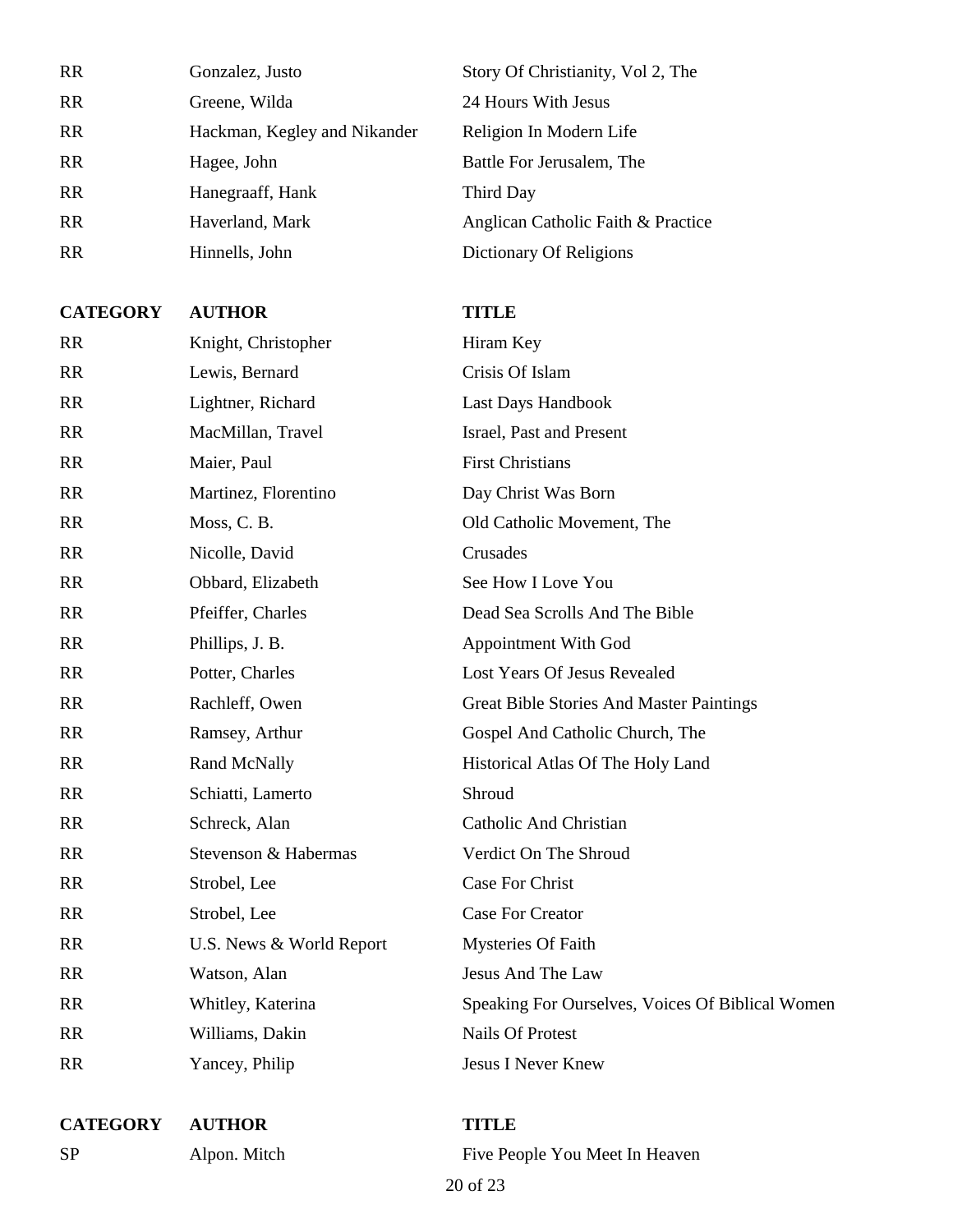| <b>SP</b>       | Anderson, Joan                | Where Angels Walk                                   |
|-----------------|-------------------------------|-----------------------------------------------------|
| <b>SP</b>       | Aponte, Harry J.              | <b>Bread And Spirit</b>                             |
| <b>SP</b>       | Basset, Bernard               | Noonday Devil                                       |
| <b>SP</b>       | Basset, Bernard               | We Agnostics                                        |
| <b>SP</b>       | Bianco, Frank                 | Twelve (Christian) Beliefs That Can Drive You Crazy |
| <b>SP</b>       | BonHoeffer, Dietrich          | Who Is Christ For Us                                |
| <b>SP</b>       | Brand, Paul & Phillip Yancey  | Fearfully And Wonderfully Made                      |
| <b>SP</b>       | Chambers, Oswald              | My Utmost For His Highest                           |
| <b>SP</b>       | Chittister, Joan              | Rule Of Benedict                                    |
| <b>SP</b>       | Chopra, Deepak                | Path To Love, The                                   |
| <b>SP</b>       | Chopra, Deepak                | Seven Spiritual Laws Of Success, The                |
| <b>SP</b>       | Cloud, Henry & John Townsend  | <b>Treasury Of Love</b>                             |
| <b>SP</b>       | Collins, Ingrid               | Year Of Spirituality                                |
| <b>SP</b>       | Crafton, Barbara              | Meditations On The Book Of Psalms                   |
| <b>SP</b>       | Deepak, Chopra                | Seven Spiritual Laws For Parents                    |
| <b>SP</b>       | Eldridge, John & Brent Curtis | Sacred Romance, The                                 |
| <b>SP</b>       | Fleming, David                | Prisms For A Christ-Life                            |
| <b>SP</b>       | Flynn, Mike                   | How To Be Good Without Really Trying                |
| <b>SP</b>       | Freeman, Forster              | Readiness For Ministry Through Spiritual Direction  |
| <b>SP</b>       | Gibran, Kahlil                | Prophet, The                                        |
| <b>SP</b>       | Guenther, Margaret            | My Soul In Silence Waits                            |
| <b>SP</b>       | Guideposts                    | Guideposts Treasury Of Love                         |
| <b>SP</b>       | Guideposts                    | Third Day, The                                      |
| <b>SP</b>       | Hays, Edward                  | Holy Fools And Mad Hatters                          |
| <b>SP</b>       | <b>Honor Books</b>            | Tea Time With God                                   |
| <b>SP</b>       | Hurnard, Hannah               | Hind(s Feet On High Places                          |
| <b>SP</b>       | Keeting, Thomas               | Open Mind, Open Heart                               |
| <b>SP</b>       | Keeting, Thomas               | Invitation To Love                                  |
| <b>SP</b>       | Larson, Bruce                 | Presence, The                                       |
| <b>SP</b>       | Larson, Bruce                 | Where Will You Be When You Get Where You're Going?  |
| <b>SP</b>       | Lloyd-Jones, Martyn           | Love Of God                                         |
| <b>CATEGORY</b> | <b>AUTHOR</b>                 | <b>TITLE</b>                                        |
| <b>SP</b>       | Mandino, Og                   | Greatest Miracle In The World                       |
| <b>SP</b>       | Mandino, Og                   | Spellbinder(s Gift                                  |

## 21 of 23

SP Merton, Thomas New Seeds Of Contemplation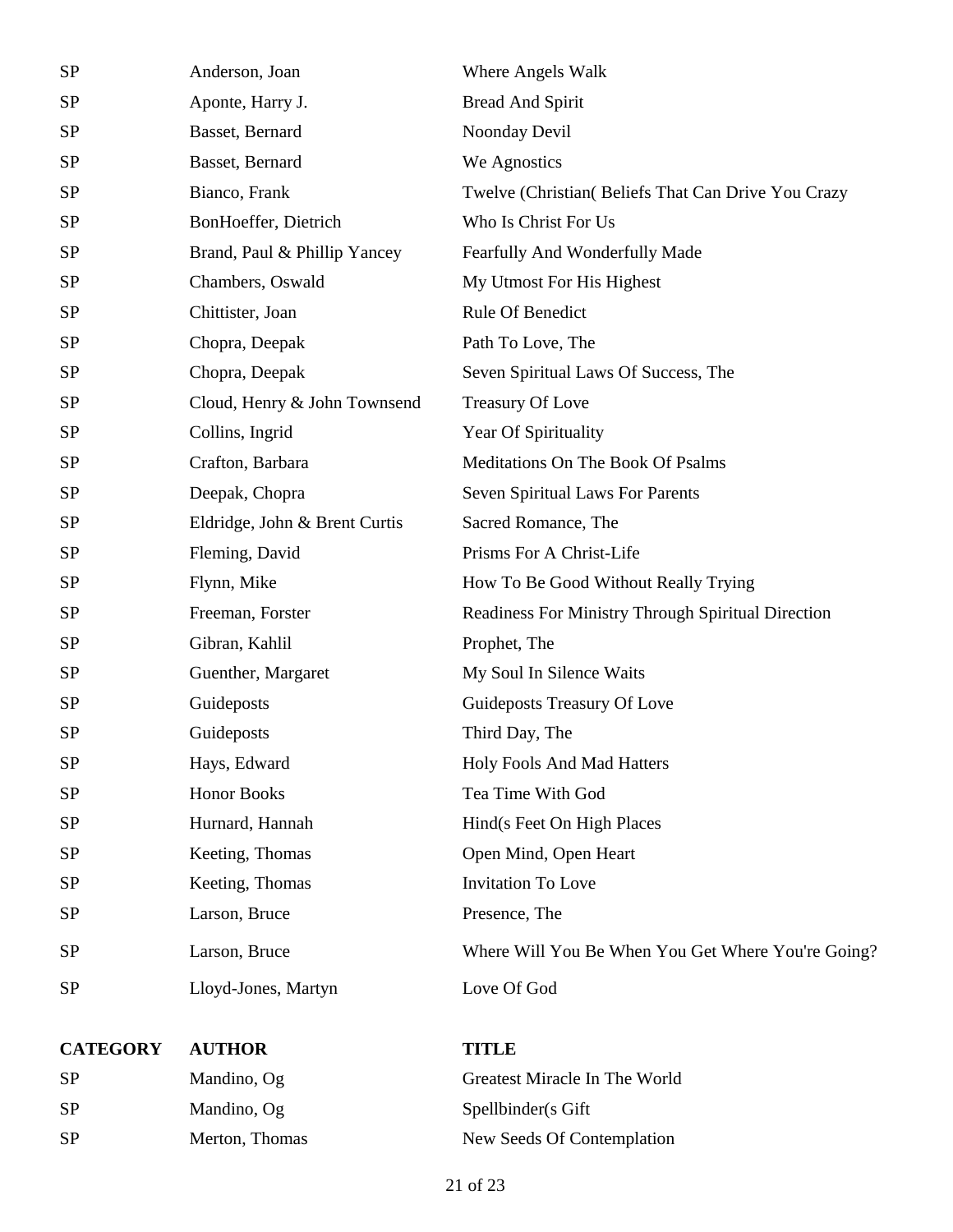| <b>SP</b>       | Morton, Kelsey                    | <b>Encounter With God</b>             |
|-----------------|-----------------------------------|---------------------------------------|
| <b>SP</b>       | Myss, Caroline                    | <b>Sacred Contracts</b>               |
| <b>SP</b>       | Nerburn, Kent                     | <b>Wisdom Of The Native Americans</b> |
| ${\rm SP}$      | Okhlom, Dennis                    | Monk Habits For Everday People        |
| <b>SP</b>       | Peck, M.D., M. Scott              | Further Along The Road Less Traveled  |
| <b>SP</b>       | Peck, M.D., M. Scott              | <b>Meditations From The Road</b>      |
| <b>SP</b>       | Peck, M.D., M. Scott              | <b>Inner Simplicity</b>               |
| <b>SP</b>       | Peck, M.D., M. Scott              | Road Less Traveled                    |
| <b>SP</b>       | Peck, M.D., M. Scott              | Road Less Traveled And Beyond         |
| <b>SP</b>       | Redfield, James                   | Case For A Creator, The               |
| <b>SP</b>       | Redfield, James                   | Celestine Prophecy, The               |
| <b>SP</b>       | Russell, Letty                    | <b>Becoming Human</b>                 |
| <b>SP</b>       | Russell, Letty M.                 | Be Merry In God                       |
| <b>SP</b>       | Sinetar, Marsha                   | Spiritual Intelligence                |
| <b>SP</b>       | Singh, Tara                       | Gift For All Mankind                  |
| <b>SP</b>       | Slaughter, Michael                | <b>Spiritual Entrepreneurs</b>        |
| <b>SP</b>       | Squire, Aelred                    | Hinduism                              |
| <b>SP</b>       | Squire, Aelred                    | Asking The Fathers                    |
| <b>SP</b>       | Tolle, Eckhart                    | Power Of Now, The                     |
| <b>SP</b>       | Tolle, Eckhart                    | New Earth, A                          |
| <b>SP</b>       | van Dyke, Henry                   | Story Of The Other Wise Man, The      |
| ${\rm SP}$      | van Zeller Hubert                 | Leave Your Life Alone                 |
| <b>SP</b>       | van Zeller, Hubert                | Current Of Spirituality, The          |
| <b>SP</b>       | Vest, Norvene                     | Friend Of The Soul                    |
| <b>SP</b>       | Walsch, Neal D.                   | <b>Conversations With God</b>         |
| <b>SP</b>       | Walsch, Neal D.                   | Friendship With God                   |
| <b>SP</b>       | <b>Watchtower Bible</b>           | The Truth That Leads To Eternal Life  |
| <b>SP</b>       | <b>Watchtower Bible</b>           | Your Will Be Done On Earth            |
| <b>SP</b>       | Wirt, Sherwood                    | Spiritual Awakening                   |
| <b>CATEGORY</b> | <b>AUTHOR</b>                     | <b>TITLE</b>                          |
| <b>SP</b>       | Wirt, Sherwood E.                 | Love Song                             |
| <b>SP</b>       | Yaconelli, Michael                | Messy SP                              |
| <b>SP</b>       | Yancy, Philip                     | Reaching For The Invisible God        |
| <b>CATEGORY</b> | <b>AUTHOR</b>                     | TITLE                                 |
| <b>STW</b>      | <b>Crown Financial Ministries</b> | <b>Biblical Financial Study</b>       |